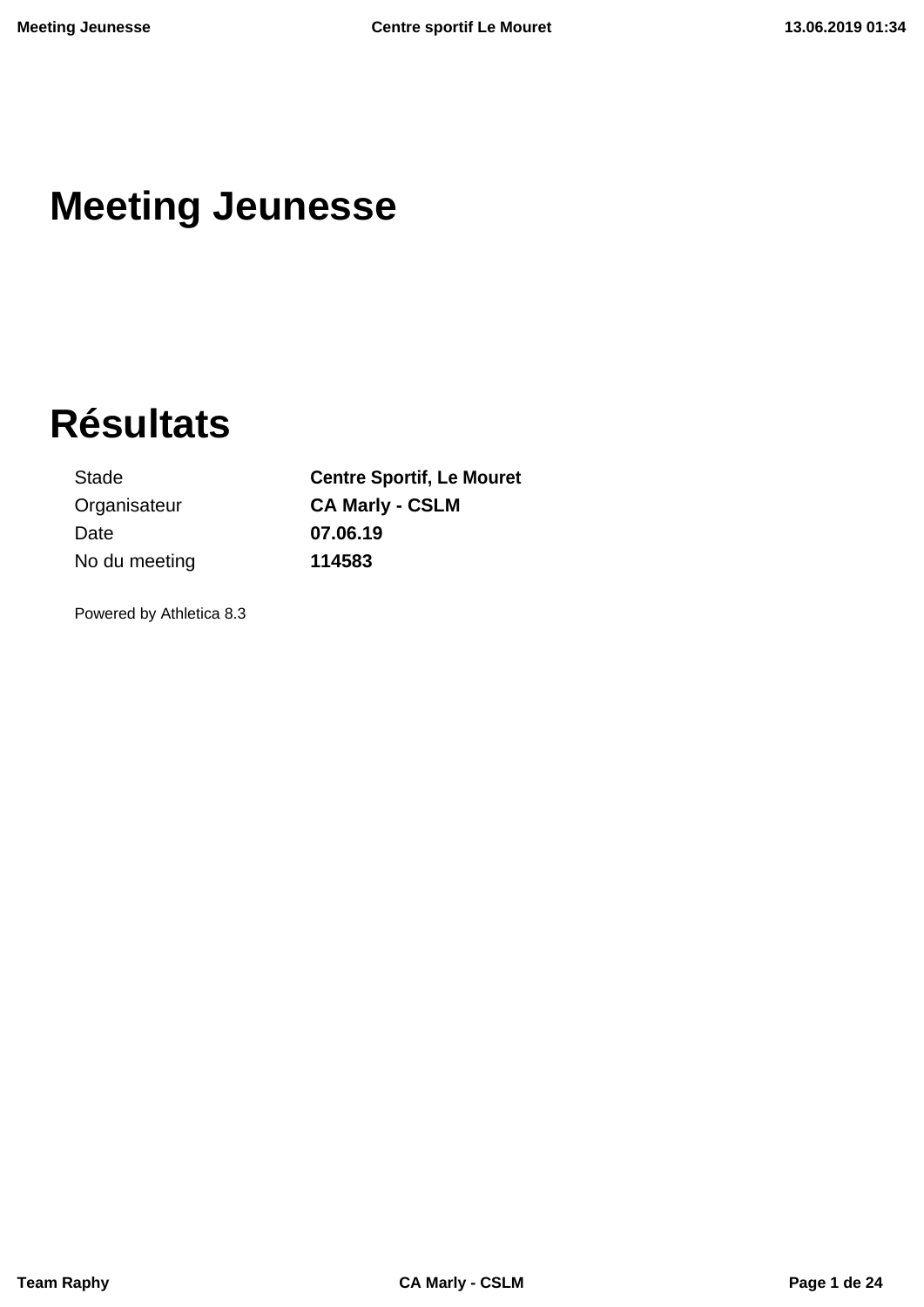| <b>MAN</b>             | 100 m                     |     |                         |                |
|------------------------|---------------------------|-----|-------------------------|----------------|
| Finale 1               | Vent: 0.9                 |     |                         | 07.06.19 21:00 |
| Rang Nom               | An Société                |     | <b>Pays Performance</b> | <b>Beme</b>    |
| Schütz Stephan         | 78 LAC Wohlen             | SUI | <b>DNS</b>              |                |
| <b>MAN</b>             | 600 m                     |     |                         |                |
| Finale 1               |                           |     |                         | 07.06.19 21:55 |
| Rang Nom               | An Société                |     | <b>Pays Performance</b> | <b>Beme</b>    |
| 1. Simonet David       | 94 CA Belfaux             | SUI | 1:33.20                 |                |
| <b>MAN</b>             | Javelot 800 gr (6 essais) |     |                         |                |
|                        |                           |     |                         | 07.06.19 18:00 |
| Rang Nom               | An Société                |     | <b>Pays Performance</b> | <b>Beme</b>    |
| 1. Lehmann Julian      | 92 STB Leichtathletik     | SUI | 64.23                   |                |
| 2. Schenker Frédéric   | 94 CA Marly               | SUI | SB 47.62                |                |
| <b>U20 M</b>           | 100 <sub>m</sub>          |     |                         |                |
| Finale 1               | Vent: 0.9                 |     |                         | 07.06.19 21:00 |
| Rang Nom               | An Société                |     | <b>Pays Performance</b> | <b>Beme</b>    |
| 1. Frossard Romain     | 01 SA Bulle               | SUI | 11.99                   |                |
| <b>Gendre Vincent</b>  | 01 AthleticaVeveyse       | SUI | <b>DNS</b>              |                |
| <b>U20 M</b>           | 600 m                     |     |                         |                |
| Finale 1               |                           |     |                         | 07.06.19 21:55 |
| <b>Rang Nom</b>        | An Société                |     | <b>Pays Performance</b> | <b>Beme</b>    |
| 1. Ammann François     | 00 SA Bulle               | SUI | PB 1:23.87              |                |
| 2. Gendre Vincent      | 01 AthleticaVeveyse       | SUI | 1:31.73                 |                |
| 3. Abdi Jama Sharmarke | 00 CA Belfaux             | SOM | 1:32.19                 |                |
| <b>U20 M</b>           | Hauteur (9 essais)        |     |                         |                |
| Série 1                |                           |     |                         | 07.06.19 19:20 |
| Rang Nom               | An Société                |     | <b>Pays Performance</b> | <b>Beme</b>    |
| 1. Gendre Vincent      | 01 AthleticaVeveyse       | SUI | 1.60                    |                |
| <b>U20 M</b>           | Javelot 800 gr (6 essais) |     |                         |                |
|                        |                           |     |                         | 07.06.19 18:00 |
| Rang Nom               | An Société                |     | <b>Pays Performance</b> | <b>Beme</b>    |
| 1. Gendre Vincent      | 01 AthleticaVeveyse       | SUI | 32.48                   |                |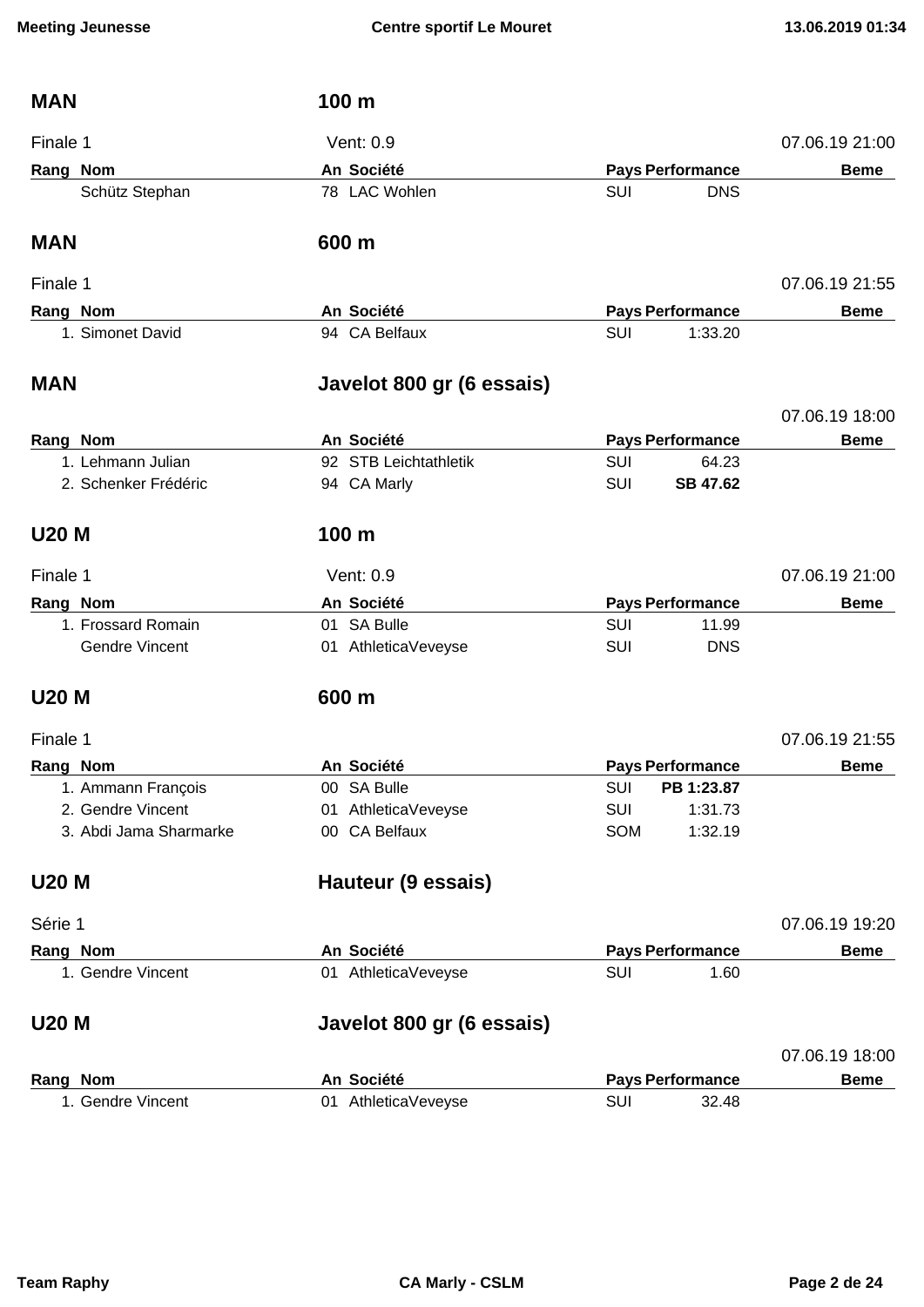### **U18 M 100 m**

| Série 1               | Vent: 1.8           |            |                         | 07.06.19 21:00 |
|-----------------------|---------------------|------------|-------------------------|----------------|
| Rang Nom              | An Société          |            | <b>Pays Performance</b> | <b>Beme</b>    |
| 1. Valnet Jérémy      | 03 SA Bulle         | SUI        | 11.25                   |                |
| 2. Dietrich Naum      | 02 CA Belfaux       | SUI        | PB 11.66                |                |
| 3. Grandjean Baptiste | 02 AthleticaVeveyse | <b>BEL</b> | PB 11.92                |                |
| 4. Pastori Sacha      | 03 AthleticaVeveyse | CAN        | PB 12.59                |                |
| Série 2               | Vent: 1.2           |            |                         | 07.06.19 21:00 |
| Rang Nom              | An Société          |            | <b>Pays Performance</b> | <b>Beme</b>    |
| 1. Gerosa Baptiste    | 03 CA Belfaux       | SUI        | 12.51                   |                |
| 2. Perroud Samuel     | 03 CARC Romont      | SUI        | 12.88                   |                |
|                       |                     |            |                         |                |

3. Berthoud Romain **03** AthleticaVeveyse **SUI** 13.65

### **U18 M 600 m**

### **Rang** Nom **Beme An Société Pays** Performance **Beme** 1. Henrotin Max 02 SA Bulle BEL **PB 1:24.49** 2. Nuoffer Loïc **2. Internal COVID-2.** O2 CA Belfaux **COVID-2. SUI** 1:34.84 3. Dupré Arnaud 03 CA Belfaux SUI **PB 1:48.22**

Série 1 07.06.19 21:55

**U18 M 1000 m**

### Série 1 07.06.19 21:45

| Rang Nom           | An Société          |     | <b>Pays Performance</b> | <b>Beme</b> |  |
|--------------------|---------------------|-----|-------------------------|-------------|--|
| 1. Chelali Saadi   | 03 CA Belfaux       | SUI | PB 3:00.13              |             |  |
| 2. Perroud Samuel  | 03 CARC Romont      | SUI | PB 3:08.39              |             |  |
| 3. Berthoud Romain | 03 AthleticaVeveyse | SUI | 3:35.84                 |             |  |

### **U18 M Hauteur (9 essais)**

|                       |                     |            |                         | 07.06.19 19:20 |
|-----------------------|---------------------|------------|-------------------------|----------------|
| Rang Nom              | An Société          |            | <b>Pays Performance</b> | <b>Beme</b>    |
| 1. Grandjean Baptiste | 02 AthleticaVeveyse | <b>BEL</b> | <b>SB 1.60</b>          |                |
| 2. Berthoud Romain    | 03 AthleticaVeveyse | SUI        | <b>PB 1.50</b>          |                |
| 3. Richoz Bastien     | 03 AthleticaVeveyse | SUI        | 1.40                    |                |

### **U18 M Javelot 700 gr (4 essais)**

| Rang Nom           | An Société          |     | <b>Pays Performance</b> | <b>Beme</b> |
|--------------------|---------------------|-----|-------------------------|-------------|
| 1. Dietrich Naum   | 02 CA Belfaux       | SUI | PB 39.57                |             |
| 2. Gerosa Baptiste | 03 CA Belfaux       | SUI | 28.18                   |             |
| 3. Richoz Bastien  | 03 AthleticaVeveyse | SUI | 27.09                   |             |
| 4. Pastori Sacha   | 03 AthleticaVeveyse | CAN | 16.97                   |             |

07.06.19 18:00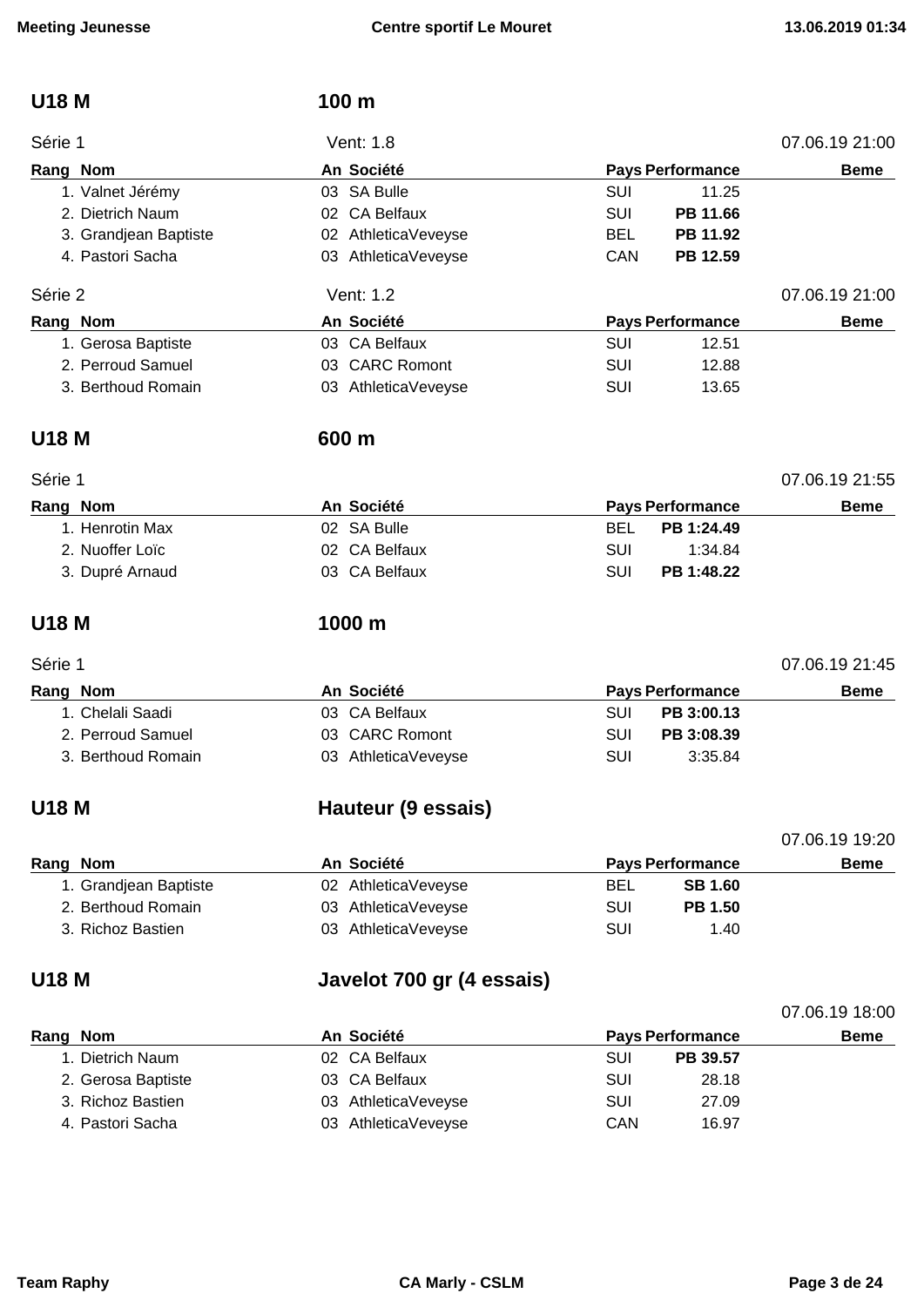### **U16 M 80 m**

| Série 1 | 07.06.19 20:30 |
|---------|----------------|
|---------|----------------|

| Rang Nom               | An Société                   |     | <b>Pays Performance</b> | <b>Beme</b> |
|------------------------|------------------------------|-----|-------------------------|-------------|
| 1. Kaeser Silvan       | 04 TSV St. Antoni            | SUI | <b>PB 9.67</b>          |             |
| 2. Hirsbrunner Nicolas | 04 AthleticaVeveyse          | SUI | 9.98                    |             |
| 3. Schuwey Leandro     | 04 Athletic Team Rechthalten | SUI | 10.37                   |             |
| <b>Folly Yannis</b>    | 04 TSV Düdingen              | SUI | <b>DNS</b>              |             |
|                        |                              |     |                         |             |

### Série 2 07.06.19 20:30

| Rang Nom            | An Société          | <b>Pays Performance</b> | <b>Beme</b> |
|---------------------|---------------------|-------------------------|-------------|
| 1. Hammel Robin     | 05 AthleticaVeveyse | PB 11.56<br>SUI         |             |
| 2. Brodard Augustin | 04 CS Le Mouret     | SUI<br><b>PB 11.61</b>  |             |
| 3. Vericel Romain   | 05 CA Belfaux       | SUI<br>12.04            |             |

Série 1 07.06.19 21:45

### **U16 M 1000 m**

| Rang Nom               | An Société             |            | <b>Pays Performance</b> | <b>Beme</b> |
|------------------------|------------------------|------------|-------------------------|-------------|
| 1. Kaeser Silvan       | 04 TSV St. Antoni      | SUI        | SB 2:56.78              |             |
| 2. Hirsbrunner Nicolas | 04 AthleticaVeveyse    | <b>SUI</b> | 3:02.49                 |             |
| 3. Chofflon Corentin   | 04 CA Gibloux Farvagny | <b>SUI</b> | 3:07.13                 |             |
| 4. Hammel Robin        | 05 AthleticaVeveyse    | SUI        | PB 3:16.83              |             |
| 5. Nuoffer Florian     | 04 CA Belfaux          | SUI        | PB 3:18.25              |             |
| 6. Brodard Augustin    | 04 CS Le Mouret        | <b>SUI</b> | PB 3:19.01              |             |
| 7. Noël Gustav         | 05 CA Fribourg         | <b>SUI</b> | PB 3:25.68              |             |
| 8. Chatagny Robin      | 05 CA Gibloux Farvagny | <b>SUI</b> | PB 3:30.64              |             |
| <b>Folly Yannis</b>    | 04 TSV Düdingen        | SUI        | <b>DNS</b>              |             |
| Risse Lucas            | 04 SA Bulle            | <b>SUI</b> | <b>DNS</b>              |             |
| Vericel Romain         | 05 CA Belfaux          | SUI        | <b>DNS</b>              |             |
|                        |                        |            |                         |             |

# **U16 M Hauteur (9 essais)**

|                        |                     |                         | 07.06.19 19:20 |
|------------------------|---------------------|-------------------------|----------------|
| Rang Nom               | An Société          | <b>Pays Performance</b> | <b>Beme</b>    |
| 1. Hirsbrunner Nicolas | 04 AthleticaVeveyse | SUI<br>1.60             |                |
| 2. Hammel Robin        | 05 AthleticaVeveyse | SUI<br>1.20             |                |

# **U16 M Javelot 600 gr (4 essais)**

|                        |  |                                                                                 |     |          |                         | <b>Beme</b>    |
|------------------------|--|---------------------------------------------------------------------------------|-----|----------|-------------------------|----------------|
| 1. Leichtnam Noah      |  |                                                                                 | SUI | 32.49    |                         |                |
| 2. Risse Lucas         |  |                                                                                 | SUI | PB 28.40 |                         |                |
| 3. Vericel Romain      |  |                                                                                 | SUI | 20.55    |                         |                |
| 4. Hirsbrunner Nicolas |  |                                                                                 | SUI | 15.95    |                         |                |
|                        |  | An Société<br>04 LV Thun<br>04 SA Bulle<br>05 CA Belfaux<br>04 AthleticaVeveyse |     |          | <b>Pays Performance</b> | 07.06.19 18:00 |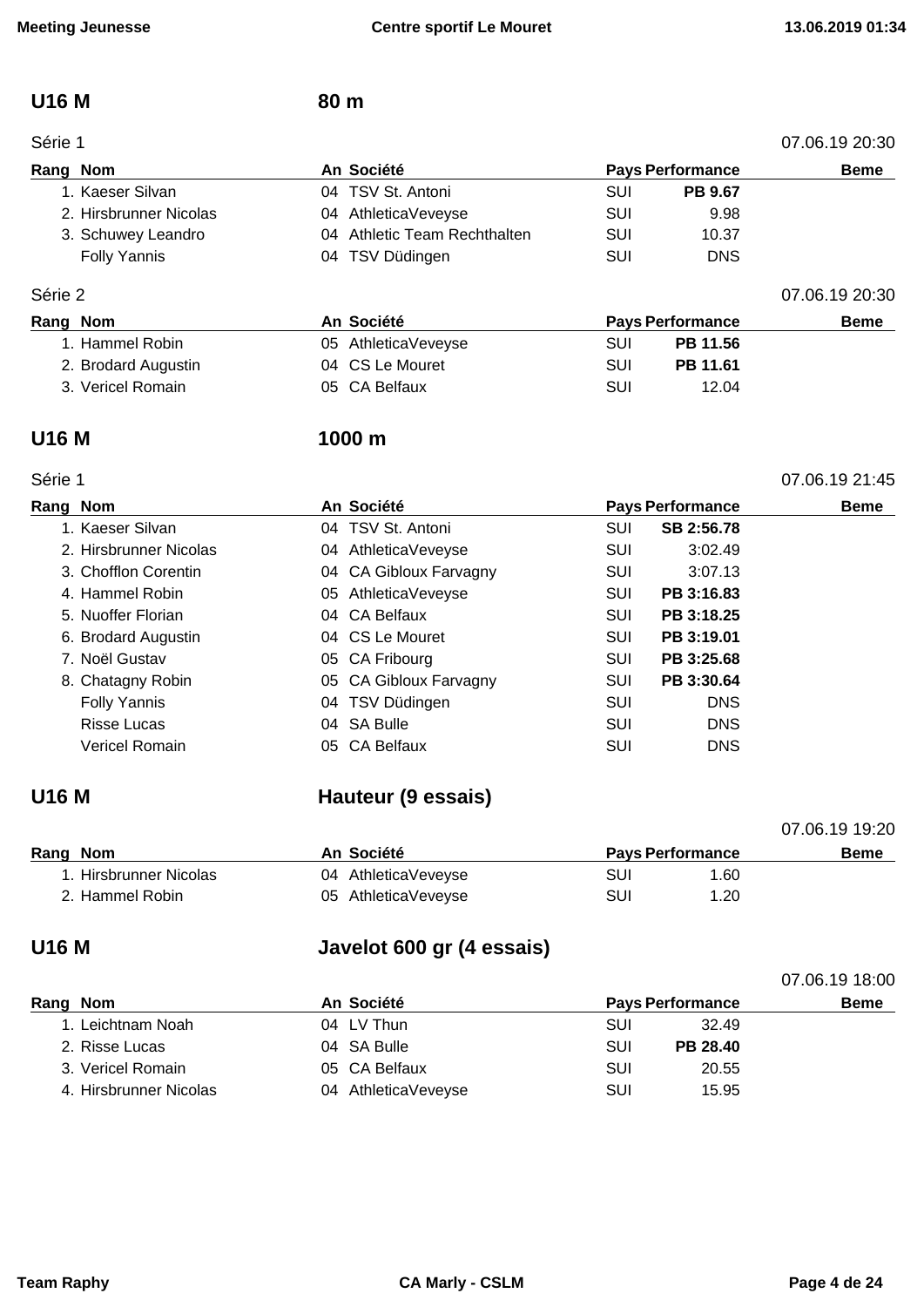### **U14 M 60 m**

| An Société<br><b>Pays Performance</b><br>Rang Nom<br><b>Beme</b><br>06 SA Bulle<br>1. Valnet Guillaume<br>SUI<br>8.50<br>TSV St. Antoni<br>SUI<br>PB 8.62<br>2. Vogt Noé<br>07.<br>06 TSV St. Antoni<br>SUI<br><b>PB 8.70</b><br>3. Kaeser Livio<br>06 CA Gibloux Farvagny<br>SUI<br>8.89<br>4. Magne Antonin<br>Série 2<br>07.06.19 19:50<br>An Société<br>Rang Nom<br><b>Pays Performance</b><br><b>Beme</b><br>06 Athletic Team Rechthalten<br>SUI<br>PB 8.79<br>1. Bapst Marco<br>2. Brodard Vincent<br>07 CS Le Mouret<br>SUI<br>PB 8.96<br>3. Oberson Théo<br>07 CS Marsens<br>SUI<br>9.09<br>07 SA Bulle<br>SUI<br><b>DNS</b><br>Henchoz Rémy<br>Série 3<br>07.06.19 19:50<br>Rang Nom<br>An Société<br><b>Pays Performance</b><br><b>Beme</b><br>07 CS Le Mouret<br>SUI<br>1. Meuwly Angel-John<br><b>PB 9.27</b><br>2. Matthey Léo<br>06 SA Bulle<br>SUI<br><b>SB 9.32</b><br>3. Progin Jules<br>07 SA Bulle<br>SUI<br>PB 9.37<br>4. Missonier-Piera Mathis<br>07 CS Le Mouret<br>SUI<br>PB 9.50<br>07.06.19 19:50<br>Série 4<br>Rang Nom<br>An Société<br><b>Pays Performance</b><br><b>Beme</b><br>1. Tâche Gabriel<br>06 AthleticaVeveyse<br>SUI<br><b>SB 9.68</b><br>2. Lalanne Maxime<br><b>SUI</b><br>07 AthleticaVeveyse<br>9.80<br>07 TSV St. Antoni<br>SUI<br>3. Schmied Simon<br><b>SB 9.91</b><br>07.06.19 19:50<br>Série 5<br>An Société<br><b>Pays Performance</b><br>Rang Nom<br><b>Beme</b><br>1. Cudré-Mauroux Martin<br>06 CS Le Mouret<br>SUI<br>PB 10.01<br>SUI<br>2. Gut Julian<br>CA Fribourg<br>PB 10.06<br>07<br>06 SA Bulle<br>SUI<br><b>SB 10.25</b><br>3. Handschin Wieland<br>07.06.19 19:50<br>Série 6<br>An Société<br>Rang Nom<br><b>Pays Performance</b><br><b>Beme</b><br>06 SA Bulle<br>1. Clerc Gabriel<br>SUI<br>10.90<br>2. Rouvenaz Guillaume<br>07 SA Bulle<br>SUI<br>PB 11.51<br>SUI<br>Lozano Jérémy<br>07 AthleticaVeveyse<br><b>DNS</b><br><b>U14 M</b><br>1000 m<br>07.06.19 21:25<br>Série 1<br>An Société<br>Rang Nom<br><b>Pays Performance</b><br><b>Beme</b><br>1. Bührer Matthieu<br>06 CA Fribourg<br>SUI<br>3:13.33<br>06 CA Gibloux Farvagny<br>SUI<br>2. Magne Antonin<br>3:15.34 | Série 1 |  | 07.06.19 19:50 |
|-------------------------------------------------------------------------------------------------------------------------------------------------------------------------------------------------------------------------------------------------------------------------------------------------------------------------------------------------------------------------------------------------------------------------------------------------------------------------------------------------------------------------------------------------------------------------------------------------------------------------------------------------------------------------------------------------------------------------------------------------------------------------------------------------------------------------------------------------------------------------------------------------------------------------------------------------------------------------------------------------------------------------------------------------------------------------------------------------------------------------------------------------------------------------------------------------------------------------------------------------------------------------------------------------------------------------------------------------------------------------------------------------------------------------------------------------------------------------------------------------------------------------------------------------------------------------------------------------------------------------------------------------------------------------------------------------------------------------------------------------------------------------------------------------------------------------------------------------------------------------------------------------------------------------------------------------------------------------------------------------------------------------------------------------------------------------------------------------------------------------------------------------|---------|--|----------------|
|                                                                                                                                                                                                                                                                                                                                                                                                                                                                                                                                                                                                                                                                                                                                                                                                                                                                                                                                                                                                                                                                                                                                                                                                                                                                                                                                                                                                                                                                                                                                                                                                                                                                                                                                                                                                                                                                                                                                                                                                                                                                                                                                                 |         |  |                |
|                                                                                                                                                                                                                                                                                                                                                                                                                                                                                                                                                                                                                                                                                                                                                                                                                                                                                                                                                                                                                                                                                                                                                                                                                                                                                                                                                                                                                                                                                                                                                                                                                                                                                                                                                                                                                                                                                                                                                                                                                                                                                                                                                 |         |  |                |
|                                                                                                                                                                                                                                                                                                                                                                                                                                                                                                                                                                                                                                                                                                                                                                                                                                                                                                                                                                                                                                                                                                                                                                                                                                                                                                                                                                                                                                                                                                                                                                                                                                                                                                                                                                                                                                                                                                                                                                                                                                                                                                                                                 |         |  |                |
|                                                                                                                                                                                                                                                                                                                                                                                                                                                                                                                                                                                                                                                                                                                                                                                                                                                                                                                                                                                                                                                                                                                                                                                                                                                                                                                                                                                                                                                                                                                                                                                                                                                                                                                                                                                                                                                                                                                                                                                                                                                                                                                                                 |         |  |                |
|                                                                                                                                                                                                                                                                                                                                                                                                                                                                                                                                                                                                                                                                                                                                                                                                                                                                                                                                                                                                                                                                                                                                                                                                                                                                                                                                                                                                                                                                                                                                                                                                                                                                                                                                                                                                                                                                                                                                                                                                                                                                                                                                                 |         |  |                |
|                                                                                                                                                                                                                                                                                                                                                                                                                                                                                                                                                                                                                                                                                                                                                                                                                                                                                                                                                                                                                                                                                                                                                                                                                                                                                                                                                                                                                                                                                                                                                                                                                                                                                                                                                                                                                                                                                                                                                                                                                                                                                                                                                 |         |  |                |
|                                                                                                                                                                                                                                                                                                                                                                                                                                                                                                                                                                                                                                                                                                                                                                                                                                                                                                                                                                                                                                                                                                                                                                                                                                                                                                                                                                                                                                                                                                                                                                                                                                                                                                                                                                                                                                                                                                                                                                                                                                                                                                                                                 |         |  |                |
|                                                                                                                                                                                                                                                                                                                                                                                                                                                                                                                                                                                                                                                                                                                                                                                                                                                                                                                                                                                                                                                                                                                                                                                                                                                                                                                                                                                                                                                                                                                                                                                                                                                                                                                                                                                                                                                                                                                                                                                                                                                                                                                                                 |         |  |                |
|                                                                                                                                                                                                                                                                                                                                                                                                                                                                                                                                                                                                                                                                                                                                                                                                                                                                                                                                                                                                                                                                                                                                                                                                                                                                                                                                                                                                                                                                                                                                                                                                                                                                                                                                                                                                                                                                                                                                                                                                                                                                                                                                                 |         |  |                |
|                                                                                                                                                                                                                                                                                                                                                                                                                                                                                                                                                                                                                                                                                                                                                                                                                                                                                                                                                                                                                                                                                                                                                                                                                                                                                                                                                                                                                                                                                                                                                                                                                                                                                                                                                                                                                                                                                                                                                                                                                                                                                                                                                 |         |  |                |
|                                                                                                                                                                                                                                                                                                                                                                                                                                                                                                                                                                                                                                                                                                                                                                                                                                                                                                                                                                                                                                                                                                                                                                                                                                                                                                                                                                                                                                                                                                                                                                                                                                                                                                                                                                                                                                                                                                                                                                                                                                                                                                                                                 |         |  |                |
|                                                                                                                                                                                                                                                                                                                                                                                                                                                                                                                                                                                                                                                                                                                                                                                                                                                                                                                                                                                                                                                                                                                                                                                                                                                                                                                                                                                                                                                                                                                                                                                                                                                                                                                                                                                                                                                                                                                                                                                                                                                                                                                                                 |         |  |                |
|                                                                                                                                                                                                                                                                                                                                                                                                                                                                                                                                                                                                                                                                                                                                                                                                                                                                                                                                                                                                                                                                                                                                                                                                                                                                                                                                                                                                                                                                                                                                                                                                                                                                                                                                                                                                                                                                                                                                                                                                                                                                                                                                                 |         |  |                |
|                                                                                                                                                                                                                                                                                                                                                                                                                                                                                                                                                                                                                                                                                                                                                                                                                                                                                                                                                                                                                                                                                                                                                                                                                                                                                                                                                                                                                                                                                                                                                                                                                                                                                                                                                                                                                                                                                                                                                                                                                                                                                                                                                 |         |  |                |
|                                                                                                                                                                                                                                                                                                                                                                                                                                                                                                                                                                                                                                                                                                                                                                                                                                                                                                                                                                                                                                                                                                                                                                                                                                                                                                                                                                                                                                                                                                                                                                                                                                                                                                                                                                                                                                                                                                                                                                                                                                                                                                                                                 |         |  |                |
|                                                                                                                                                                                                                                                                                                                                                                                                                                                                                                                                                                                                                                                                                                                                                                                                                                                                                                                                                                                                                                                                                                                                                                                                                                                                                                                                                                                                                                                                                                                                                                                                                                                                                                                                                                                                                                                                                                                                                                                                                                                                                                                                                 |         |  |                |
|                                                                                                                                                                                                                                                                                                                                                                                                                                                                                                                                                                                                                                                                                                                                                                                                                                                                                                                                                                                                                                                                                                                                                                                                                                                                                                                                                                                                                                                                                                                                                                                                                                                                                                                                                                                                                                                                                                                                                                                                                                                                                                                                                 |         |  |                |
|                                                                                                                                                                                                                                                                                                                                                                                                                                                                                                                                                                                                                                                                                                                                                                                                                                                                                                                                                                                                                                                                                                                                                                                                                                                                                                                                                                                                                                                                                                                                                                                                                                                                                                                                                                                                                                                                                                                                                                                                                                                                                                                                                 |         |  |                |
|                                                                                                                                                                                                                                                                                                                                                                                                                                                                                                                                                                                                                                                                                                                                                                                                                                                                                                                                                                                                                                                                                                                                                                                                                                                                                                                                                                                                                                                                                                                                                                                                                                                                                                                                                                                                                                                                                                                                                                                                                                                                                                                                                 |         |  |                |
|                                                                                                                                                                                                                                                                                                                                                                                                                                                                                                                                                                                                                                                                                                                                                                                                                                                                                                                                                                                                                                                                                                                                                                                                                                                                                                                                                                                                                                                                                                                                                                                                                                                                                                                                                                                                                                                                                                                                                                                                                                                                                                                                                 |         |  |                |
|                                                                                                                                                                                                                                                                                                                                                                                                                                                                                                                                                                                                                                                                                                                                                                                                                                                                                                                                                                                                                                                                                                                                                                                                                                                                                                                                                                                                                                                                                                                                                                                                                                                                                                                                                                                                                                                                                                                                                                                                                                                                                                                                                 |         |  |                |
|                                                                                                                                                                                                                                                                                                                                                                                                                                                                                                                                                                                                                                                                                                                                                                                                                                                                                                                                                                                                                                                                                                                                                                                                                                                                                                                                                                                                                                                                                                                                                                                                                                                                                                                                                                                                                                                                                                                                                                                                                                                                                                                                                 |         |  |                |
|                                                                                                                                                                                                                                                                                                                                                                                                                                                                                                                                                                                                                                                                                                                                                                                                                                                                                                                                                                                                                                                                                                                                                                                                                                                                                                                                                                                                                                                                                                                                                                                                                                                                                                                                                                                                                                                                                                                                                                                                                                                                                                                                                 |         |  |                |
|                                                                                                                                                                                                                                                                                                                                                                                                                                                                                                                                                                                                                                                                                                                                                                                                                                                                                                                                                                                                                                                                                                                                                                                                                                                                                                                                                                                                                                                                                                                                                                                                                                                                                                                                                                                                                                                                                                                                                                                                                                                                                                                                                 |         |  |                |
|                                                                                                                                                                                                                                                                                                                                                                                                                                                                                                                                                                                                                                                                                                                                                                                                                                                                                                                                                                                                                                                                                                                                                                                                                                                                                                                                                                                                                                                                                                                                                                                                                                                                                                                                                                                                                                                                                                                                                                                                                                                                                                                                                 |         |  |                |
|                                                                                                                                                                                                                                                                                                                                                                                                                                                                                                                                                                                                                                                                                                                                                                                                                                                                                                                                                                                                                                                                                                                                                                                                                                                                                                                                                                                                                                                                                                                                                                                                                                                                                                                                                                                                                                                                                                                                                                                                                                                                                                                                                 |         |  |                |
|                                                                                                                                                                                                                                                                                                                                                                                                                                                                                                                                                                                                                                                                                                                                                                                                                                                                                                                                                                                                                                                                                                                                                                                                                                                                                                                                                                                                                                                                                                                                                                                                                                                                                                                                                                                                                                                                                                                                                                                                                                                                                                                                                 |         |  |                |
|                                                                                                                                                                                                                                                                                                                                                                                                                                                                                                                                                                                                                                                                                                                                                                                                                                                                                                                                                                                                                                                                                                                                                                                                                                                                                                                                                                                                                                                                                                                                                                                                                                                                                                                                                                                                                                                                                                                                                                                                                                                                                                                                                 |         |  |                |
|                                                                                                                                                                                                                                                                                                                                                                                                                                                                                                                                                                                                                                                                                                                                                                                                                                                                                                                                                                                                                                                                                                                                                                                                                                                                                                                                                                                                                                                                                                                                                                                                                                                                                                                                                                                                                                                                                                                                                                                                                                                                                                                                                 |         |  |                |
|                                                                                                                                                                                                                                                                                                                                                                                                                                                                                                                                                                                                                                                                                                                                                                                                                                                                                                                                                                                                                                                                                                                                                                                                                                                                                                                                                                                                                                                                                                                                                                                                                                                                                                                                                                                                                                                                                                                                                                                                                                                                                                                                                 |         |  |                |
|                                                                                                                                                                                                                                                                                                                                                                                                                                                                                                                                                                                                                                                                                                                                                                                                                                                                                                                                                                                                                                                                                                                                                                                                                                                                                                                                                                                                                                                                                                                                                                                                                                                                                                                                                                                                                                                                                                                                                                                                                                                                                                                                                 |         |  |                |
|                                                                                                                                                                                                                                                                                                                                                                                                                                                                                                                                                                                                                                                                                                                                                                                                                                                                                                                                                                                                                                                                                                                                                                                                                                                                                                                                                                                                                                                                                                                                                                                                                                                                                                                                                                                                                                                                                                                                                                                                                                                                                                                                                 |         |  |                |
|                                                                                                                                                                                                                                                                                                                                                                                                                                                                                                                                                                                                                                                                                                                                                                                                                                                                                                                                                                                                                                                                                                                                                                                                                                                                                                                                                                                                                                                                                                                                                                                                                                                                                                                                                                                                                                                                                                                                                                                                                                                                                                                                                 |         |  |                |
|                                                                                                                                                                                                                                                                                                                                                                                                                                                                                                                                                                                                                                                                                                                                                                                                                                                                                                                                                                                                                                                                                                                                                                                                                                                                                                                                                                                                                                                                                                                                                                                                                                                                                                                                                                                                                                                                                                                                                                                                                                                                                                                                                 |         |  |                |
|                                                                                                                                                                                                                                                                                                                                                                                                                                                                                                                                                                                                                                                                                                                                                                                                                                                                                                                                                                                                                                                                                                                                                                                                                                                                                                                                                                                                                                                                                                                                                                                                                                                                                                                                                                                                                                                                                                                                                                                                                                                                                                                                                 |         |  |                |
|                                                                                                                                                                                                                                                                                                                                                                                                                                                                                                                                                                                                                                                                                                                                                                                                                                                                                                                                                                                                                                                                                                                                                                                                                                                                                                                                                                                                                                                                                                                                                                                                                                                                                                                                                                                                                                                                                                                                                                                                                                                                                                                                                 |         |  |                |
|                                                                                                                                                                                                                                                                                                                                                                                                                                                                                                                                                                                                                                                                                                                                                                                                                                                                                                                                                                                                                                                                                                                                                                                                                                                                                                                                                                                                                                                                                                                                                                                                                                                                                                                                                                                                                                                                                                                                                                                                                                                                                                                                                 |         |  |                |

- 
- 
- 
- 

# 3. Vogt Noé **18. International de la Citatura de la Citatura de la Citatura de la Citatura de la Citatura de l** 4. Brodard Vincent 07 CS Le Mouret SUI 3:20.79 5. Valnet Guillaume **06 SA Bulle** SUI **PB 3:27.37** 6. Tâche Gabriel 06 AthleticaVeveyse SUI **SB 3:30.36** 7. Bapst Marco 06 Athletic Team Rechthalten SUI **PB 3:30.75**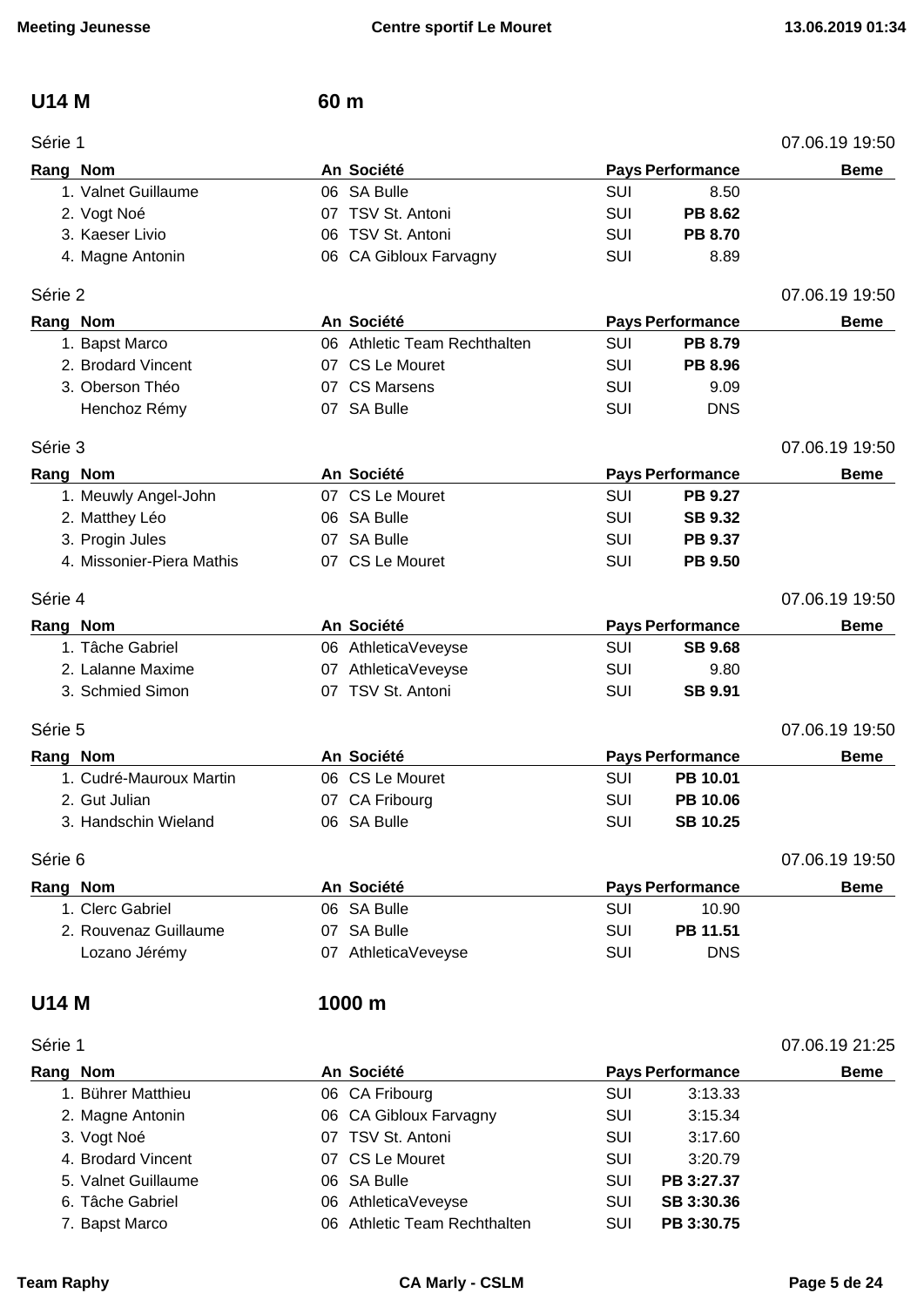07.06.19 18:00

# **U14 M 1000 m (cont.)**

| Rang Nom                   |    | An Société          |            | <b>Pays Performance</b> | <b>Beme</b> |
|----------------------------|----|---------------------|------------|-------------------------|-------------|
| 8. Kaeser Livio            |    | 06 TSV St. Antoni   | SUI        | 3:40.11                 |             |
| 9. Cudré-Mauroux Martin    |    | 06 CS Le Mouret     | SUI        | 3:40.71                 |             |
| 10. Matthey Léo            |    | 06 SA Bulle         | <b>SUI</b> | SB 3:40.99              |             |
| 11. Missonier-Piera Mathis |    | 07 CS Le Mouret     | <b>SUI</b> | PB 3:45.58              |             |
| 12. Progin Jules           |    | 07 SA Bulle         | <b>SUI</b> | PB 3:46.04              |             |
| 13. Meuwly Angel-John      |    | 07 CS Le Mouret     | <b>SUI</b> | PB 3:51.44              |             |
| 14. Rouvenaz Guillaume     |    | 07 SA Bulle         | SUI        | 3:56.91                 |             |
| 15. Lalanne Maxime         |    | 07 AthleticaVeveyse | <b>SUI</b> | SB 4:00.69              |             |
| 16. Gut Julian             |    | 07 CA Fribourg      | <b>SUI</b> | 4:01.98                 |             |
| 17. Clerc Gabriel          |    | 06 SA Bulle         | SUI        | 4:23.47                 |             |
| 18. Handschin Wieland      |    | 06 SA Bulle         | SUI        | 4:35.17                 |             |
| Henchoz Rémy               | 07 | SA Bulle            | <b>SUI</b> | <b>DNS</b>              |             |
| Lozano Jérémy              |    | 07 AthleticaVeveyse | <b>SUI</b> | <b>DNS</b>              |             |

# **U14 M Longueur (zone) (3 essais)**

| Rang Nom |                            |     | An Société                 | <b>Pays Performance</b> |                | <b>Beme</b> |
|----------|----------------------------|-----|----------------------------|-------------------------|----------------|-------------|
|          | 1. Valnet Guillaume        |     | 06 SA Bulle                | SUI                     | <b>PB 4.95</b> |             |
|          | 2. Bührer Matthieu         |     | 06 CA Fribourg             | SUI                     | <b>PB 4.79</b> |             |
|          | 3. Oberson Théo            |     | 07 CS Marsens              | SUI                     | <b>PB 4.58</b> |             |
|          | 4. Brodard Vincent         |     | 07 CS Le Mouret            | SUI                     | PB 4.33        |             |
|          | 5. Henchoz Rémy            |     | 07 SA Bulle                | SUI                     | 4.22           |             |
|          | 6. Matthey Léo             |     | 06 SA Bulle                | SUI                     | <b>PB 4.17</b> |             |
|          | 7. Meuwly Angel-John       |     | 07 CS Le Mouret            | SUI                     | <b>PB 4.01</b> |             |
|          | 8. Tâche Gabriel           |     | 06 AthleticaVeveyse        | SUI                     | 3.86           |             |
|          | 9. Cudré-Mauroux Martin    |     | 06 CS Le Mouret            | SUI                     | <b>PB 3.81</b> |             |
|          | 10. Progin Jules           |     | 07 SA Bulle                | SUI                     | <b>PB 3.70</b> |             |
|          | 11. Lozano Jérémy          |     | 07 AthleticaVeveyse        | SUI                     | <b>SB 3.62</b> |             |
|          | 12. Lalanne Maxime         |     | 07 AthleticaVeveyse        | SUI                     | 3.59           |             |
|          | 13. Handschin Wieland      | 06  | <b>SA Bulle</b>            | SUI                     | <b>PB 3.40</b> |             |
|          | 14. Rouvenaz Guillaume     |     | 07 SA Bulle                | SUI                     | <b>PB 3.37</b> |             |
|          | 15. Clerc Gabriel          |     | 06 SA Bulle                | SUI                     | <b>SB 3.33</b> |             |
|          | 16. Missonier-Piera Mathis |     | 07 CS Le Mouret            | SUI                     | 3.30           |             |
|          | Magne Antonin              | 06. | <b>CA Gibloux Farvagny</b> | <b>SUI</b>              | <b>DNS</b>     |             |

### **U12 M 60 m**

### Série 1 07.06.19 18:30 **Rang Nom An Société Pays Performance Beme**  1. Parrat Paul **08 CA Fribourg CA Fribourg SUI** 9.14 2. Oberholzer Simon **08 CS Le Mouret CES 120 SUI PB 9.27** 3. Bettini Timeo 08 CS Le Mouret SUI **PB 9.35** Leichtnam Marvin 09 LV Thun SUI DNS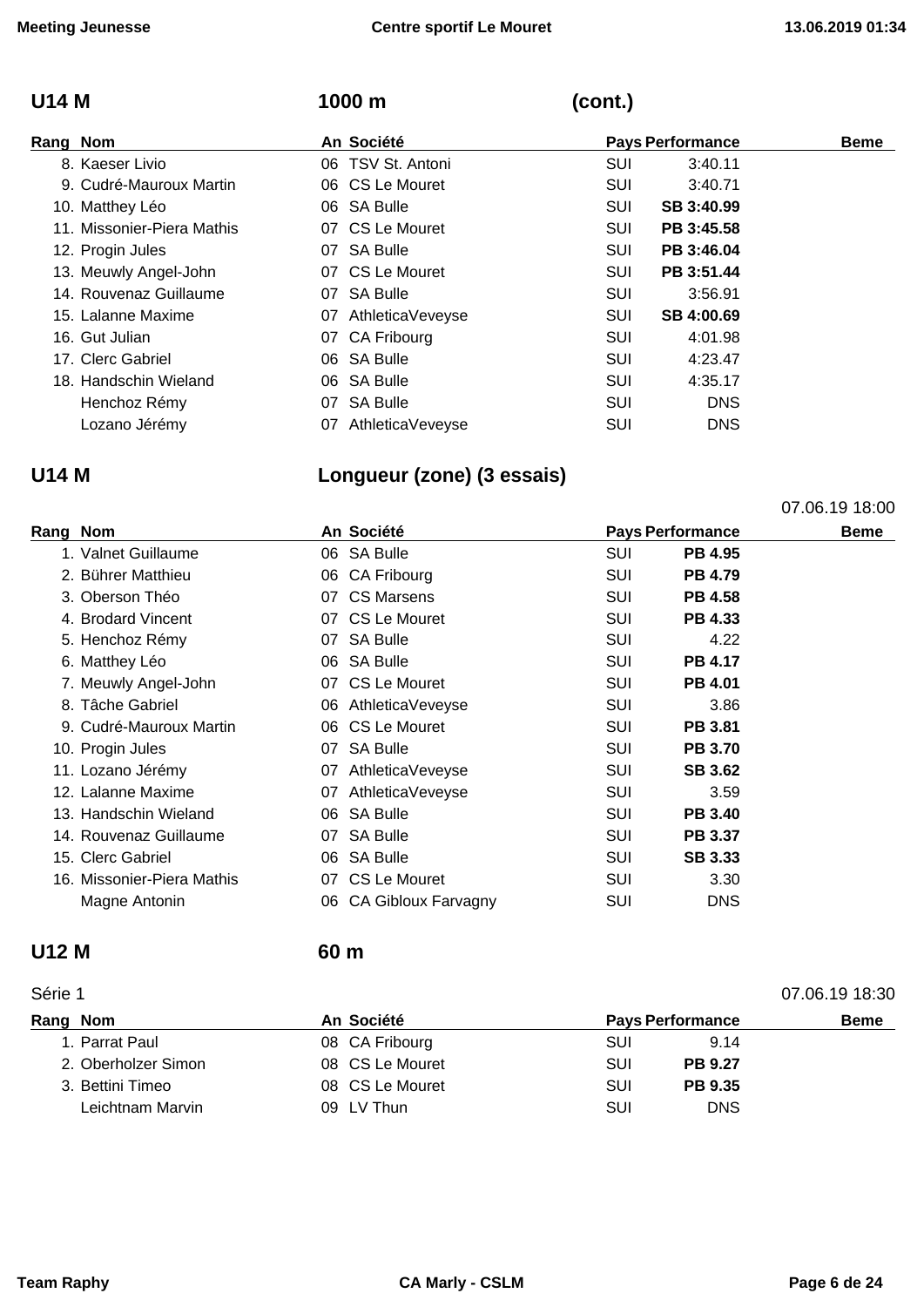| <b>U12 M</b> |  |
|--------------|--|
| Série 2      |  |

| U12 M | 60 m | (cont.) |
|-------|------|---------|
|       |      |         |

| Série 2  |                         |                              |            |                         | 07.06.19 18:30 |
|----------|-------------------------|------------------------------|------------|-------------------------|----------------|
| Rang Nom |                         | An Société                   |            | <b>Pays Performance</b> | <b>Beme</b>    |
|          | 1. Vonarb Jules         | 08 SA Bulle                  | <b>FRA</b> | <b>SB 9.61</b>          |                |
|          | 2. Hebeisen Nils        | 08 CA Gibloux Farvagny       | <b>SUI</b> | <b>PB 9.76</b>          |                |
|          | 3. Décorvet Grégory     | 08 CA Fribourg               | <b>SUI</b> | 9.81                    |                |
|          | 4. Sessa Jonas          | 09 SA Bulle                  | <b>SUI</b> | 10.17                   |                |
| Série 3  |                         |                              |            |                         | 07.06.19 18:30 |
| Rang Nom |                         | An Société                   |            | <b>Pays Performance</b> | <b>Beme</b>    |
|          | 1. Guex Nathanaël       | 08 AthleticaVeveyse          | SUI        | PB 9.74                 |                |
|          | 2. Yerly Damien         | 08 CS Le Mouret              | SUI        | 9.89                    |                |
|          | 3. Risse Simon          | 08 SA Bulle                  | <b>SUI</b> | 10.09                   |                |
|          | 4. Sciboz Gregory       | 08 CS Le Mouret              | <b>SUI</b> | PB 10.14                |                |
| Série 4  |                         |                              |            |                         | 07.06.19 18:30 |
| Rang Nom |                         | An Société                   |            | <b>Pays Performance</b> | <b>Beme</b>    |
|          | 1. Caudron Léonard      | 09 CA Marly                  | SUI        | PB 10.08                |                |
|          | 2. Baldoni Noan         | 09 AthleticaVeveyse          | <b>SUI</b> | PB 10.18                |                |
|          | 3. Buchter Elia         | 09 CA Fribourg               | <b>SUI</b> | 10.49                   |                |
|          | 4. Nourdin Mathias      | 08 AthleticaVeveyse          | <b>SUI</b> | 10.54                   |                |
| Série 5  |                         |                              |            |                         | 07.06.19 18:30 |
| Rang Nom |                         | An Société                   |            | <b>Pays Performance</b> | <b>Beme</b>    |
|          | 1. Spicher Augustin     | 08 CA Fribourg               | SUI        | PB 10.25                |                |
|          | 2. Maradan Martin       | 09 CS Le Mouret              | <b>SUI</b> | PB 10.46                |                |
|          | 3. Rossier Julien       | 08 SA Bulle                  | <b>SUI</b> | 10.64                   |                |
|          | 4. Regamey Quentin      | 09 SA Bulle                  | SUI        | 10.69                   |                |
| Série 6  |                         |                              |            |                         | 07.06.19 18:30 |
| Rang Nom |                         | An Société                   |            | <b>Pays Performance</b> | <b>Beme</b>    |
|          | 1. Clerc Achille        | 08 SA Bulle                  | SUI        | PB 10.66                |                |
|          | 2. Handschin Sigfried   | 08 SA Bulle                  | <b>SUI</b> | 10.81                   |                |
|          | 3. Joray Antoine        | 09 Athletic Team Rechthalten | SUI        | 10.86                   |                |
| Série 7  |                         |                              |            |                         | 07.06.19 18:30 |
| Rang Nom |                         | An Société                   |            | <b>Pays Performance</b> | <b>Beme</b>    |
|          | 1. Habermayr Carl       | 08 Athletic Team Rechthalten | <b>SUI</b> | PB 10.73                |                |
|          | 2. Gremion Romain       | 09 SA Bulle                  | SUI        | PB 10.78                |                |
|          | De Seguin des Hons Joël | 09 SA Bulle                  | SUI        | <b>DNS</b>              |                |
| Série 8  |                         |                              |            |                         | 07.06.19 18:30 |
| Rang Nom |                         | An Société                   |            | <b>Pays Performance</b> | <b>Beme</b>    |
|          | 1. Gabriel Téo          | 08 AthleticaVeveyse          | SUI        | 10.44                   |                |
|          | 2. Murith Cyprien       | 09 SA Bulle                  | SUI        | 11.38                   |                |
|          | 3. Caille Alex          | 08 SA Bulle                  | SUI        | PB 11.45                |                |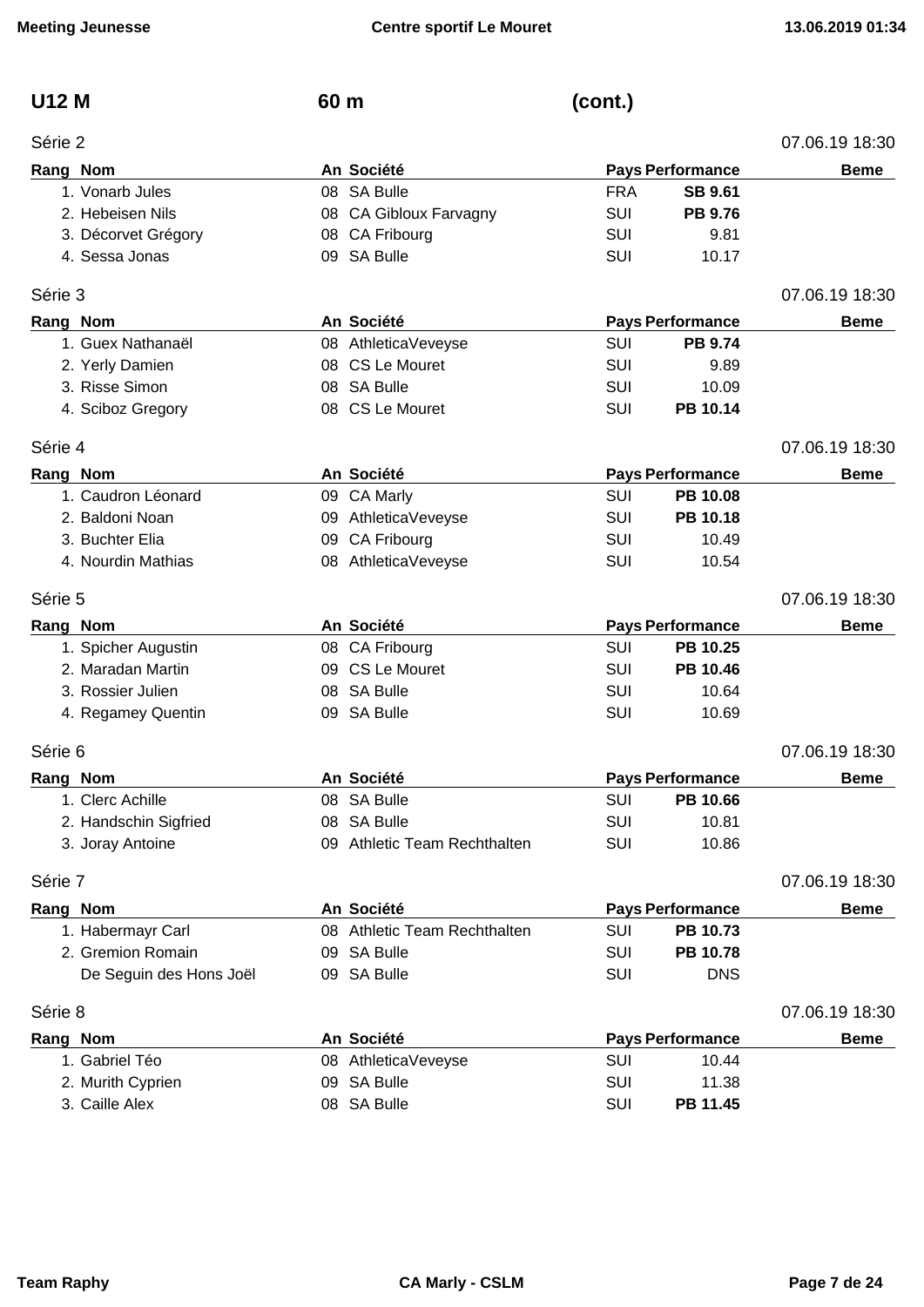### **U12 M 1000 m**

| Rang Nom |                         |    | An Société                   |            | <b>Pays Performance</b> | <b>Beme</b> |
|----------|-------------------------|----|------------------------------|------------|-------------------------|-------------|
|          | 1. Guex Nathanaël       |    | 08 AthleticaVeveyse          | SUI        | PB 3:21.25              |             |
|          | 2. Rossier Julien       |    | 08 SA Bulle                  | SUI        | PB 3:48.75              |             |
|          | 3. Risse Simon          |    | 08 SA Bulle                  | SUI        | SB 3:52.37              |             |
|          | 4. Clerc Achille        |    | 08 SA Bulle                  | <b>SUI</b> | SB 3:52.88              |             |
|          | 5. Oberholzer Simon     |    | 08 CS Le Mouret              | SUI        | 3:54.07                 |             |
|          | 6. Vonarb Jules         |    | 08 SA Bulle                  | <b>FRA</b> | SB 3:55.13              |             |
|          | 7. Regamey Quentin      |    | 09 SA Bulle                  | SUI        | SB 3:56.40              |             |
|          | 8. Sessa Jonas          | 09 | <b>SA Bulle</b>              | <b>SUI</b> | PB 3:58.50              |             |
|          | 9. Sciboz Gregory       |    | 08 CS Le Mouret              | <b>SUI</b> | 3:59.35                 |             |
|          | 10. Zahnd Tim           | 09 | CA Fribourg                  | SUI        | PB 4:00.74              |             |
|          | 11. Murith Cyprien      | 09 | <b>SA Bulle</b>              | SUI        | PB 4:02.08              |             |
|          | 12. Parrat Paul         | 08 | <b>CA Fribourg</b>           | SUI        | 4:04.91                 |             |
|          | 13. Caudron Léonard     | 09 | <b>CA Marly</b>              | <b>SUI</b> | 4:05.14                 |             |
|          | 14. Gremion Romain      |    | 09 SA Bulle                  | SUI        | PB 4:06.21              |             |
|          | 15. Joray Antoine       |    | 09 Athletic Team Rechthalten | SUI        | 4:08.36                 |             |
|          | 16. Nourdin Mathias     |    | 08 AthleticaVeveyse          | <b>SUI</b> | PB 4:12.09              |             |
|          | 17. Handschin Sigfried  | 08 | <b>SA Bulle</b>              | SUI        | PB 4:13.32              |             |
|          | 18. Hebeisen Nils       |    | 08 CA Gibloux Farvagny       | <b>SUI</b> | 4:19.48                 |             |
|          | 19. Habermayr Carl      |    | 08 Athletic Team Rechthalten | <b>SUI</b> | 4:20.13                 |             |
|          | 20. Décorvet Grégory    |    | 08 CA Fribourg               | <b>SUI</b> | 4:22.07                 |             |
|          | 21. Caille Alex         |    | 08 SA Bulle                  | SUI        | PB 4:25.38              |             |
|          | 22. Baldoni Noan        | 09 | AthleticaVeveyse             | SUI        | 4:26.98                 |             |
|          | 23. Maradan Martin      |    | 09 CS Le Mouret              | <b>SUI</b> | 5:31.29                 |             |
|          | <b>Bettini Timeo</b>    |    | 08 CS Le Mouret              | <b>SUI</b> | <b>DNS</b>              |             |
|          | De Seguin des Hons Joël | 09 | <b>SA Bulle</b>              | SUI        | <b>DNS</b>              |             |
|          |                         |    |                              |            |                         |             |

# **U12 M Longueur (zone) (3 essais)**

|          |                      |     |                        |            |                         | 07.06.19 19:20 |
|----------|----------------------|-----|------------------------|------------|-------------------------|----------------|
| Rang Nom |                      |     | An Société             |            | <b>Pays Performance</b> | <b>Beme</b>    |
|          | 1. Bettini Timeo     |     | 08 CS Le Mouret        | <b>SUI</b> | PB 4.13                 |                |
|          | 2. Oberholzer Simon  |     | 08 CS Le Mouret        | SUI        | PB 3.99                 |                |
|          | 3. Guex Nathanaël    | 08  | AthleticaVeveyse       | SUI        | 3.78                    |                |
|          | 4. Hebeisen Nils     |     | 08 CA Gibloux Farvagny | <b>SUI</b> | PB 3.73                 |                |
|          | 5. Yerly Damien      |     | 08 CS Le Mouret        | SUI        | <b>PB 3.64</b>          |                |
|          | 6. Vonarb Jules      |     | 08 SA Bulle            | <b>FRA</b> | <b>SB 3.61</b>          |                |
|          | 7. Baldoni Noan      | 09  | AthleticaVeveyse       | <b>SUI</b> | PB 3.59                 |                |
|          | 8. Nourdin Mathias   | 08  | AthleticaVeveyse       | SUI        | <b>PB 3.56</b>          |                |
|          | 9. Sessa Jonas       |     | 09 SA Bulle            | <b>SUI</b> | 3.55                    |                |
|          | 10. Clerc Achille    |     | 08 SA Bulle            | <b>SUI</b> | <b>PB 3.53</b>          |                |
|          | 11. Sciboz Gregory   |     | 08 CS Le Mouret        | SUI        | 3.44                    |                |
|          | 12. Gabriel Téo      |     | 08 AthleticaVeveyse    | SUI        | 3.43                    |                |
|          | 13. Risse Simon      |     | 08 SA Bulle            | <b>SUI</b> | 3.41                    |                |
|          | 14. Rossier Julien   |     | 08 SA Bulle            | <b>SUI</b> | PB 3.35                 |                |
|          | 15. Buchter Elia     |     | 09 CA Fribourg         | SUI        | 3.31                    |                |
|          | 16. Caille Alex      |     | 08 SA Bulle            | <b>SUI</b> | <b>PB 3.10</b>          |                |
|          | 17. Murith Cyprien   | 09  | <b>SA Bulle</b>        | <b>SUI</b> | 3.00                    |                |
|          | 18. Caudron Léonard  | 09. | <b>CA Marly</b>        | <b>SUI</b> | 2.99                    |                |
|          | 19. Décorvet Grégory |     | 08 CA Fribourg         | <b>SUI</b> | 2.98                    |                |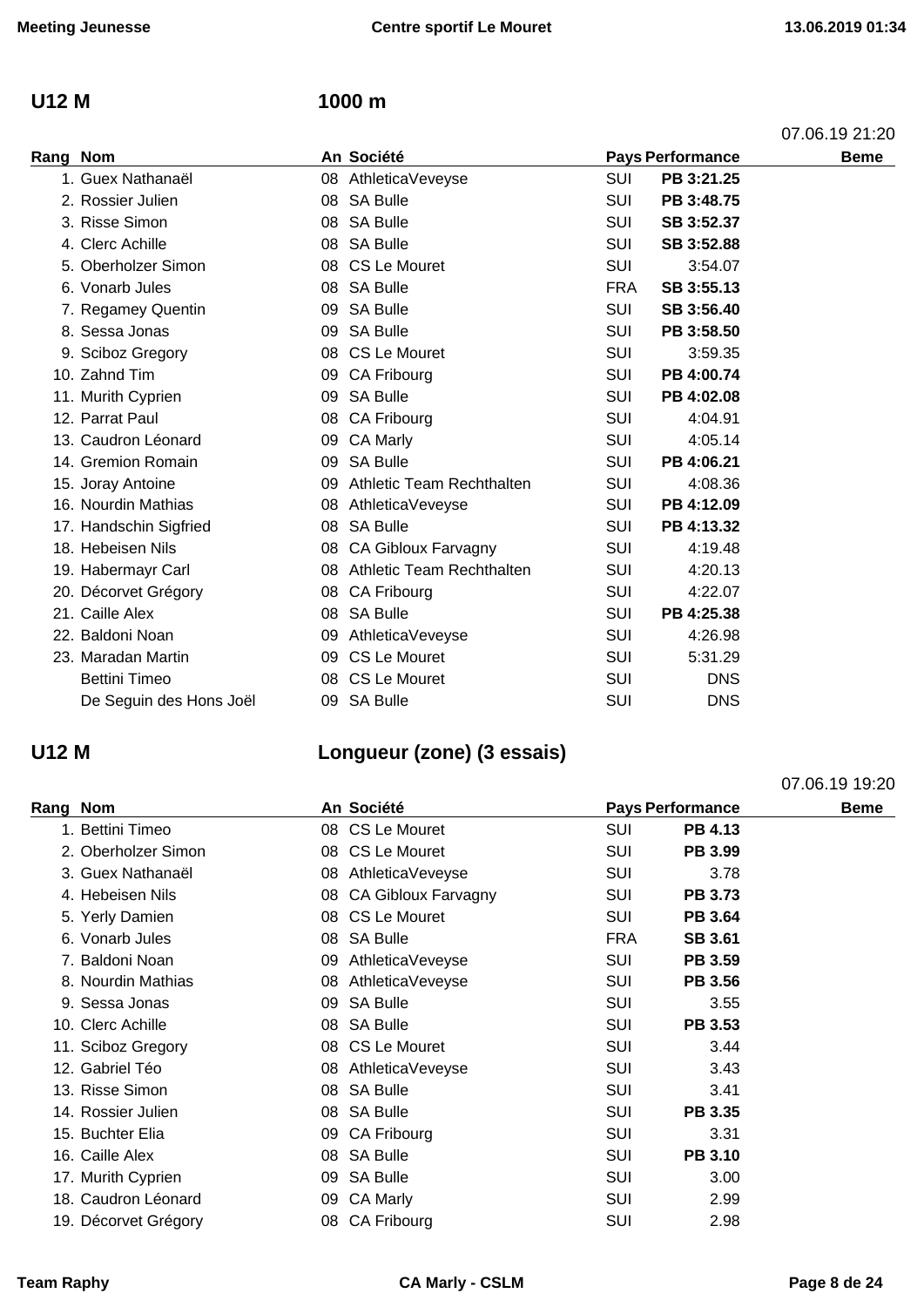# **U12 M Longueur (zone) (3 essais) (cont.)**

| Rang Nom |                         | An Société      | <b>Pays Performance</b> |            | <b>Beme</b> |
|----------|-------------------------|-----------------|-------------------------|------------|-------------|
|          | <b>Gremion Romain</b>   | 09 SA Bulle     | SUI                     | 2.98       |             |
|          | 21. Maradan Martin      | 09 CS Le Mouret | SUI                     | 2.91       |             |
|          | 22. Regamey Quentin     | 09 SA Bulle     | SUI                     | 2.88       |             |
|          | 23. Handschin Sigfried  | 08 SA Bulle     | SUI                     | 2.75       |             |
|          | De Seguin des Hons Joël | 09 SA Bulle     | SUI                     | <b>DNS</b> |             |
|          | Leichtnam Marvin        | 09 LV Thun      | SUI                     | <b>DNS</b> |             |

### **U10 M 60 m**

| Série 1  |                        |    |                        |            |                         | 07.06.19 17:45 |
|----------|------------------------|----|------------------------|------------|-------------------------|----------------|
| Rang Nom |                        |    | An Société             |            | <b>Pays Performance</b> | <b>Beme</b>    |
|          | 1. Vieli Eugène        |    | 10 CA Fribourg         | <b>SUI</b> | <b>PB 9.86</b>          |                |
|          | 2. Oberson Arthur      |    | 10 SA Bulle            | <b>SUI</b> | PB 10.11                |                |
|          | 3. Jungo Flavien       |    | 11 CA Gibloux Farvagny | <b>SUI</b> | 10.37                   |                |
|          | 4. Rossier Matthieu    |    | 11 SA Bulle            | SUI        | 10.67                   |                |
| Série 2  |                        |    |                        |            |                         | 07.06.19 17:45 |
| Rang Nom |                        |    | An Société             |            | <b>Pays Performance</b> | <b>Beme</b>    |
|          | 1. Bourdilloud Loïc    |    | 10 AthleticaVeveyse    | <b>SUI</b> | PB 10.21                |                |
|          | 2. Philipona Dario     | 11 | <b>CS Marsens</b>      | <b>SUI</b> | PB 10.63                |                |
|          | 3. Murisier Elias      | 10 | AthleticaVeveyse       | SUI        | PB 10.74                |                |
|          | 4. Corbaz Mael         | 11 | <b>CS Marsens</b>      | SUI        | 11.06                   |                |
| Série 3  |                        |    |                        |            |                         | 07.06.19 17:45 |
| Rang Nom |                        |    | An Société             |            | <b>Pays Performance</b> | <b>Beme</b>    |
|          | 1. Challande Cyril     |    | 10 CS Le Mouret        | <b>SUI</b> | PB 10.46                |                |
|          | 2. Yafong Enzo         |    | 11 CS Le Mouret        | <b>SUI</b> | PB 10.74                |                |
|          | 3. Guex Jérémie        |    | 10 AthleticaVeveyse    | SUI        | PB 10.98                |                |
|          | 4. Chevalley Noé       | 11 | AthleticaVeveyse       | <b>SUI</b> | PB 11.05                |                |
| Série 4  |                        |    |                        |            |                         | 07.06.19 17:45 |
| Rang Nom |                        |    | An Société             |            | <b>Pays Performance</b> | <b>Beme</b>    |
|          | 1. Chassot Hugo        |    | 11 CS Marsens          | <b>SUI</b> | PB 11.32                |                |
|          | 2. Magnin Joël         | 11 | <b>CA Marly</b>        | <b>SUI</b> | PB 11.80                |                |
|          | 3. Charrière Guillaume |    | 10 CS Marsens          | SUI        | 11.94                   |                |
|          | 4. Tercier Sasha       |    | 11 SA Bulle            | <b>SUI</b> | 12.22                   |                |
| Série 5  |                        |    |                        |            |                         | 07.06.19 17:45 |

| Rang Nom          | An Société                   |     | <b>Pays Performance</b> | <b>Beme</b> |
|-------------------|------------------------------|-----|-------------------------|-------------|
| 1. Kaeser Noah    | 11 CS Le Mouret              | SUI | 11.84                   |             |
| 2. Vonlanthen Noé | 12 CS Le Mouret              | SUI | 12.21                   |             |
| 3. Sow Madiba     | 12 CS Le Mouret              | SUI | <b>PB 12.25</b>         |             |
| Bächler Enrico    | 10 Athletic Team Rechthalten | SUI | DNS                     |             |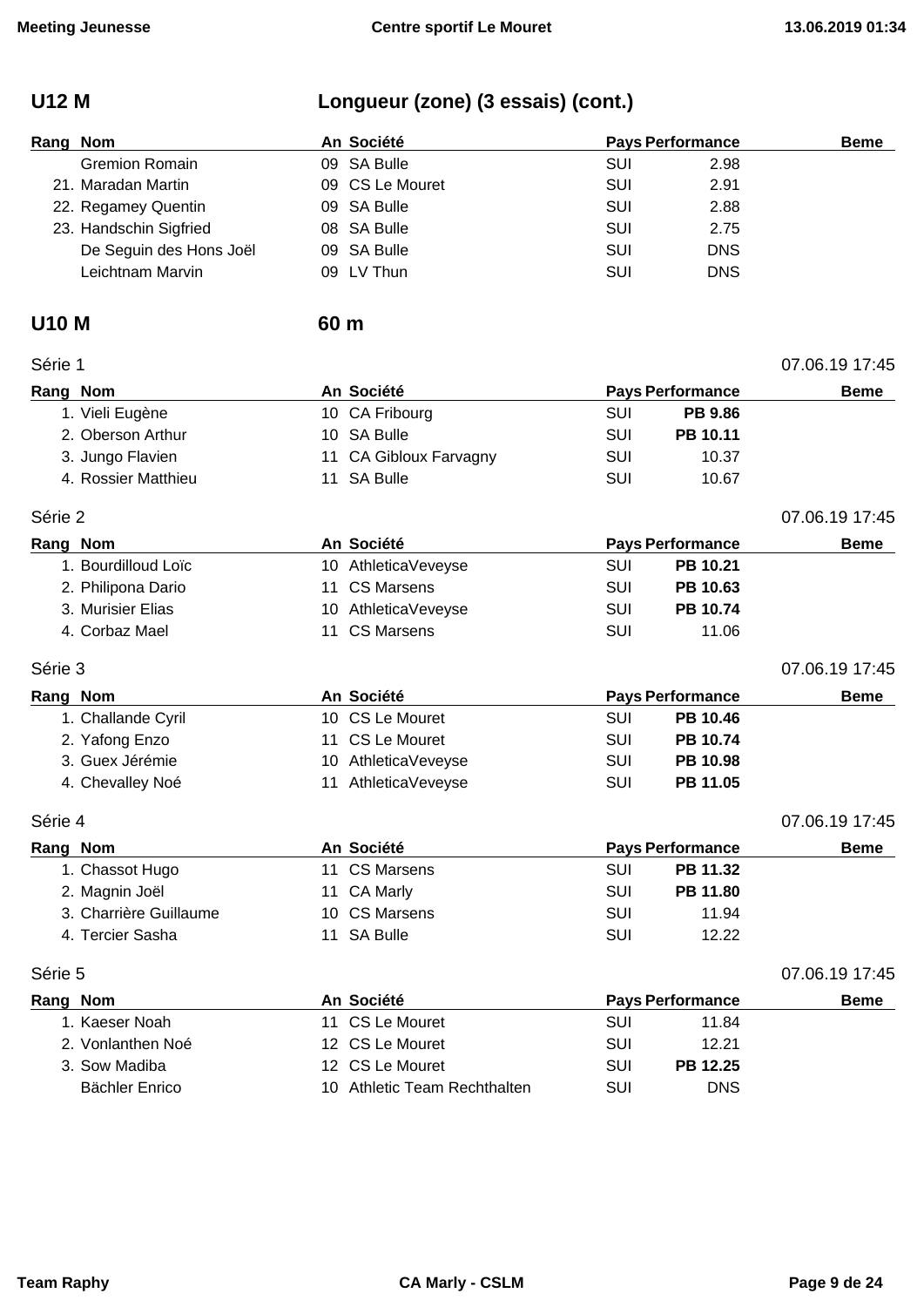# **U10 M 60 m (cont.)**

| Rang | Nom |
|------|-----|

| Série 6          |                                    |            |                         | 07.06.19 17:45 |
|------------------|------------------------------------|------------|-------------------------|----------------|
| Rang Nom         | An Société                         |            | <b>Pays Performance</b> | <b>Beme</b>    |
| 1. Onraet Zoltan | 10 CA Fribourg                     | SUI        | 10.65                   |                |
| 2. Poffet Lukas  | 10 Athletic Team Rechthalten       | SUI        | 11.35                   |                |
| Minder Timon     | 05 LGO Oberbaselbiet / BTV Sissach | <b>SUI</b> | DNS                     |                |

### Série 1 07.06.19 19:35

### **U10 M 1000 m**

| Rang Nom |                         |    | An Société                       |            | <b>Pays Performance</b> | <b>Beme</b> |
|----------|-------------------------|----|----------------------------------|------------|-------------------------|-------------|
|          | 1. Murisier Elias       |    | 10 AthleticaVeveyse              | <b>SUI</b> | PB 3:43.76              |             |
|          | 2. Oberson Arthur       | 10 | <b>SA Bulle</b>                  | <b>SUI</b> | PB 3:45.28              |             |
|          | 3. Vieli Eugène         |    | 10 CA Fribourg                   | SUI        | 3:53.93                 |             |
|          | 4. Zosso Kilian         | 10 | <b>Athletic Team Rechthalten</b> | SUI        | 4:00.51                 |             |
|          | 5. Jungo Flavien        | 11 | <b>CA Gibloux Farvagny</b>       | <b>SUI</b> | 4:02.47                 |             |
|          | 6. Bourdilloud Loïc     | 10 | AthleticaVeveyse                 | <b>SUI</b> | PB 4:04.91              |             |
|          | 7. Rossier Matthieu     | 11 | <b>SA Bulle</b>                  | SUI        | PB 4:05.25              |             |
|          | 8. Onraet Zoltan        | 10 | <b>CA Fribourg</b>               | <b>SUI</b> | 4:10.10                 |             |
|          | 9. Guex Jérémie         |    | 10 AthleticaVeveyse              | <b>SUI</b> | SB 4:12.45              |             |
|          | 10. Chevalley Noé       | 11 | AthleticaVeveyse                 | SUI        | PB 4:12.65              |             |
|          | 11. Magnin Joël         | 11 | <b>CA Marly</b>                  | SUI        | 4:13.62                 |             |
|          | 12. Tercier Sasha       | 11 | <b>SA Bulle</b>                  | SUI        | PB 4:15.82              |             |
|          | 13. Corbaz Mael         | 11 | <b>CS Marsens</b>                | <b>SUI</b> | 4:19.21                 |             |
|          | 14. Philipona Dario     | 11 | <b>CS Marsens</b>                | SUI        | PB 4:22.56              |             |
|          | 15. Charrière Guillaume |    | 10 CS Marsens                    | SUI        | PB 4:30.28              |             |
|          | 16. Challande Cyril     |    | 10 CS Le Mouret                  | <b>SUI</b> | 4:33.34                 |             |
|          | 17. Sow Madiba          |    | 12 CS Le Mouret                  | <b>SUI</b> | 4:35.24                 |             |
|          | 18. Chassot Hugo        |    | 11 CS Marsens                    | <b>SUI</b> | 4:35.90                 |             |
|          | 19. Yafong Enzo         | 11 | CS Le Mouret                     | <b>SUI</b> | 4:47.09                 |             |
|          | 20. Kaeser Noah         |    | 11 CS Le Mouret                  | SUI        | 4:58.71                 |             |
|          | 21. Poffet Lukas        | 10 | <b>Athletic Team Rechthalten</b> | <b>SUI</b> | 5:26.44                 |             |
|          | <b>Bächler Enrico</b>   | 10 | Athletic Team Rechthalten        | <b>SUI</b> | <b>DNS</b>              |             |
|          | Vonlanthen Noé          |    | 12 CS Le Mouret                  | <b>SUI</b> | <b>DNS</b>              |             |

# **U10 M Balle 80 gr**

|          |                         |    |                        |            |                         | 07.06.19 18:00 |
|----------|-------------------------|----|------------------------|------------|-------------------------|----------------|
| Rang Nom |                         |    | An Société             |            | <b>Pays Performance</b> | <b>Beme</b>    |
|          | 1. Bourdilloud Loïc     |    | 10 AthleticaVeveyse    | SUI        | 28.49                   |                |
|          | 2. Oberson Arthur       |    | 10 SA Bulle            | SUI        | 24.40                   |                |
|          | 3. Murisier Elias       |    | 10 AthleticaVeveyse    | <b>SUI</b> | 23.15                   |                |
|          | 4. Kaeser Noah          |    | 11 CS Le Mouret        | <b>SUI</b> | 20.62                   |                |
|          | 5. Tercier Sasha        |    | 11 SA Bulle            | SUI        | 20.01                   |                |
|          | 6. Magnin Joël          |    | 11 CA Marly            | <b>SUI</b> | 19.55                   |                |
|          | 7. Jungo Flavien        |    | 11 CA Gibloux Farvagny | SUI        | 18.26                   |                |
|          | 8. Chassot Hugo         |    | 11 CS Marsens          | SUI        | 17.22                   |                |
|          | 9. Rossier Matthieu     | 11 | <b>SA Bulle</b>        | SUI        | PB 16.96                |                |
|          | 10. Yafong Enzo         | 11 | CS Le Mouret           | <b>SUI</b> | 16.35                   |                |
|          | 11. Chevalley Noé       | 11 | AthleticaVeveyse       | SUI        | 15.87                   |                |
|          | 12. Charrière Guillaume |    | 10 CS Marsens          | SUI        | 15.58                   |                |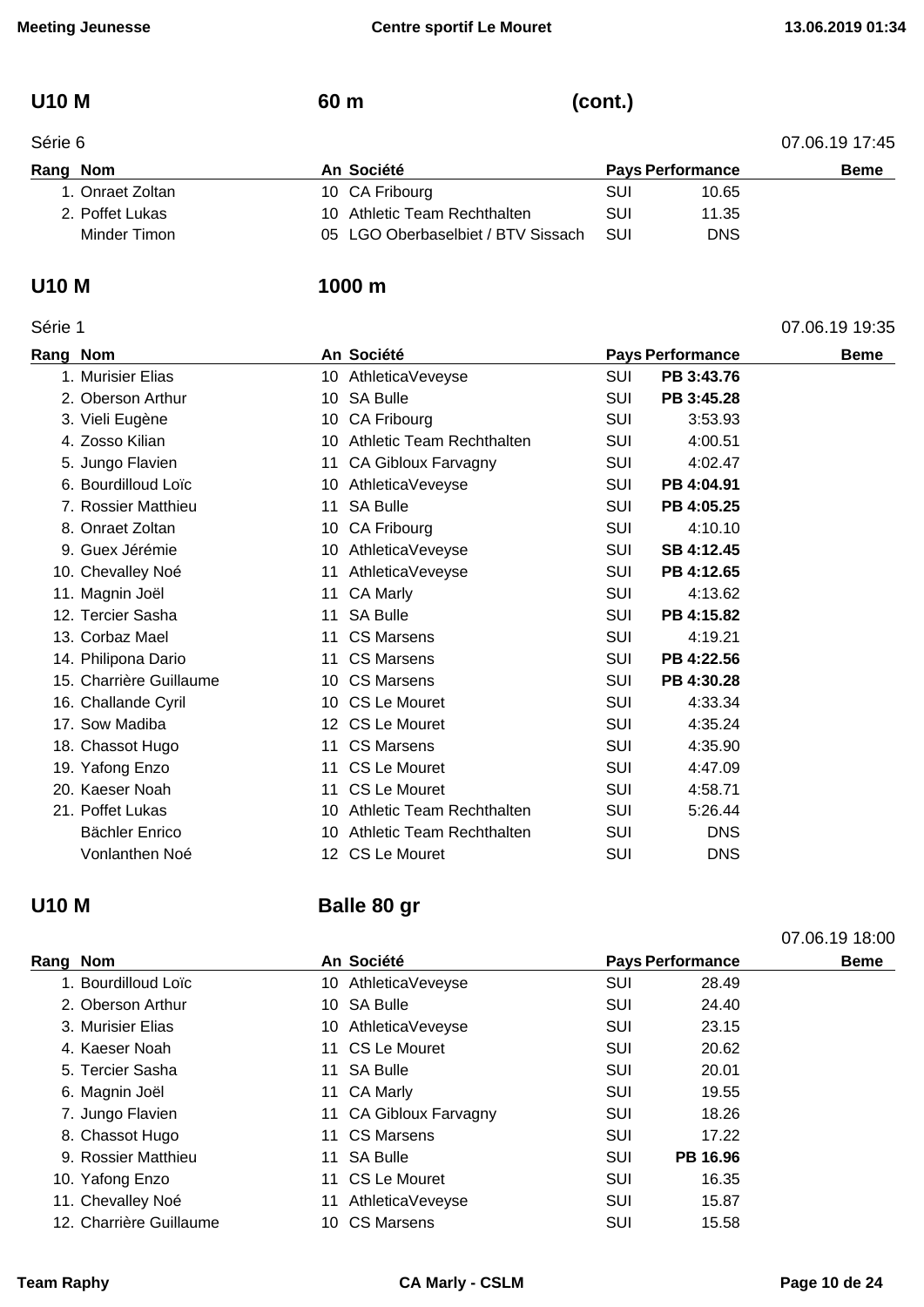| <b>U10 M</b>              | Balle 80 gr                  | (cont.)    |                         |                |
|---------------------------|------------------------------|------------|-------------------------|----------------|
| Rang Nom                  | An Société                   |            | <b>Pays Performance</b> | <b>Beme</b>    |
| 13. Guex Jérémie          | 10 AthleticaVeveyse          | <b>SUI</b> | 15.40                   |                |
| 14. Philipona Dario       | 11 CS Marsens                | <b>SUI</b> | 15.31                   |                |
| 15. Corbaz Mael           | 11 CS Marsens                | <b>SUI</b> | 13.81                   |                |
| 16. Sow Madiba            | 12 CS Le Mouret              | <b>SUI</b> | 11.06                   |                |
| 17. Challande Cyril       | 10 CS Le Mouret              | <b>SUI</b> | 9.07                    |                |
| 18. Vonlanthen Noé        | 12 CS Le Mouret              | <b>SUI</b> | 8.45                    |                |
| <b>WOM</b>                | 100 <sub>m</sub>             |            |                         |                |
| Série 1                   | Vent: 1.6                    |            |                         | 07.06.19 21:05 |
| Rang Nom                  | An Société                   |            | <b>Pays Performance</b> | <b>Beme</b>    |
| Draganova Kristina        | 95 LAC Wohlen                | SUI        | <b>DNS</b>              |                |
| <b>WOM</b>                | Hauteur (9 essais)           |            |                         |                |
|                           |                              |            |                         | 07.06.19 17:45 |
| Rang Nom                  | An Société                   |            | <b>Pays Performance</b> | <b>Beme</b>    |
| 1. Schueler Lisa          | 96 CA Marly                  | <b>SUI</b> | <b>SB 1.70</b>          |                |
| 2. Berthoud Marion        | 99 AthleticaVeveyse          | SUI        | 1.50                    |                |
| <b>WOM</b>                | Javelot 600 gr (6 essais)    |            |                         |                |
|                           |                              |            |                         | 07.06.19 19:45 |
| Rang Nom                  | An Société                   |            | <b>Pays Performance</b> | <b>Beme</b>    |
| 1. Diaga Mairem Valentina | 98 STB Leichtathletik        | SUI        | 28.63                   |                |
| 2. Leuenberger Vivian     | 96 Athletic Team Rechthalten | <b>SUI</b> | 22.61                   |                |
| <b>U20 W</b>              | 100 m                        |            |                         |                |
| Série 4                   | Vent: 0.0                    |            |                         | 07.06.19 21:05 |
| Rang Nom                  | An Société                   |            | <b>Pays Performance</b> | <b>Beme</b>    |
| 1. Raemy Chloé            | 00 CARC Romont               | SUI        | <b>SB 15.83</b>         |                |
| <b>U20 W</b>              | 600 m                        |            |                         |                |
|                           |                              |            |                         | 07.06.19 21:55 |
| Rang Nom                  | An Société                   |            | <b>Pays Performance</b> | <b>Beme</b>    |
| 1. Raemy Chloé            | 00 CARC Romont               | <b>SUI</b> | 2:06.19                 |                |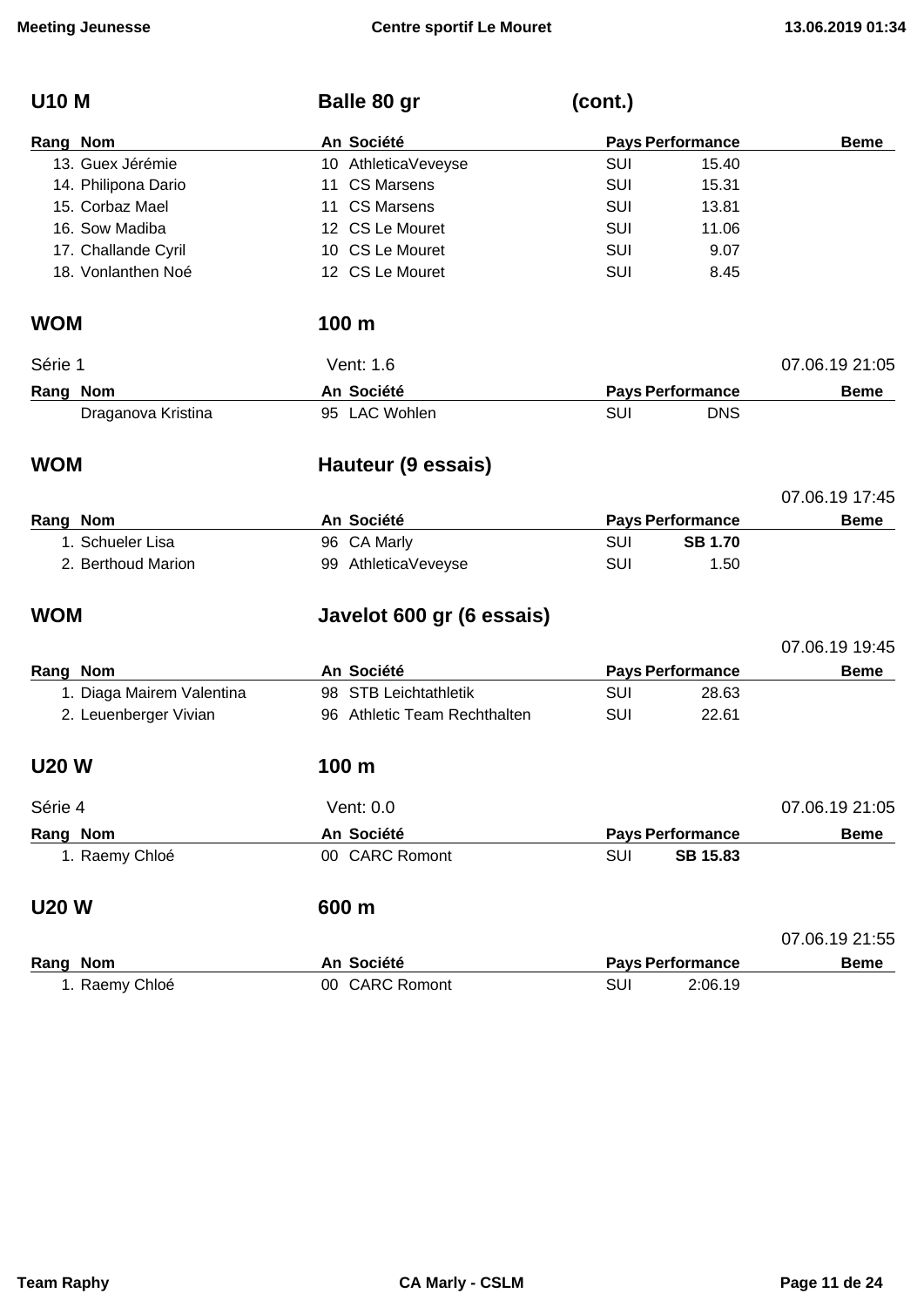| <b>U18W</b>             | 100 <sub>m</sub>             |            |                         |                |
|-------------------------|------------------------------|------------|-------------------------|----------------|
| Série 1                 | Vent: 1.6                    |            |                         | 07.06.19 21:05 |
| Rang Nom                | An Société                   |            | <b>Pays Performance</b> | <b>Beme</b>    |
| 1. Caligiuri Iris       | 03 CARC Romont               | <b>SUI</b> | 12.83                   |                |
| 2. Rayroud Christèle    | 02 AthleticaVeveyse          | SUI        | <b>SB 13.07</b>         |                |
| 3. Kottelat Eva         | 03 CA des Franches-Montagnes | SUI        | 13.20                   |                |
| Série 2                 | Vent: 1.0                    |            |                         | 07.06.19 21:05 |
| Rang Nom                | An Société                   |            | <b>Pays Performance</b> | <b>Beme</b>    |
| 1. Catalini Jessica     | 03 AC Murten                 | <b>SUI</b> | 13.45                   |                |
| 2. Giroud Emilie        | 02 CS Le Mouret              | <b>SUI</b> | <b>SB 13.60</b>         |                |
| 3. Bortoluzzi Céline    | 03 AC Murten                 | <b>SUI</b> | 13.65                   |                |
| 4. Philipona Josiane    | 03 CS Marsens                | SUI        | 14.03                   |                |
| Série 3                 | Vent: 1.4                    |            |                         | 07.06.19 21:05 |
| Rang Nom                | An Société                   |            | <b>Pays Performance</b> | <b>Beme</b>    |
| 1. Simitsch Sandrine    | 03 AC Murten                 | <b>SUI</b> | PB 13.64                |                |
| 2. Fragnière Anaïs      | 03 CS Marsens                | SUI        | 13.65                   |                |
| 3. Gruber Lea           | 02 AC Murten                 | <b>SUI</b> | SB 13.94                |                |
| 4. Vonlanthen Emma      | 02 CA Gibloux Farvagny       | SUI        | PB 13.99                |                |
| Série 4                 | Vent: 0.0                    |            |                         | 07.06.19 21:05 |
| Rang Nom                | An Société                   |            | <b>Pays Performance</b> | <b>Beme</b>    |
| 1. Bischofberger Coline | 03 TSV Düdingen              | <b>SUI</b> | 13.07                   |                |
| 2. Pidoux Cynthia       | 03 CA Fribourg               | <b>SUI</b> | PB 14.33                |                |
| 3. Hayoz Soraya         | 03 CS Le Mouret              | SUI        | 14.95                   |                |
| <b>U18 W</b>            | 600 m                        |            |                         |                |
| Série 1                 |                              |            |                         | 07.06.19 21:55 |
| Rang Nom                | An Société                   |            | <b>Pays Performance</b> | <b>Beme</b>    |
| 1. Caligiuri Iris       | 03 CARC Romont               | <b>SUI</b> | PB 1:45.80              |                |
| 2. Apostol Emma         | 02 CA Riviera                | SUI        | SB 1:50.79              |                |
| 3. Kottelat Eva         | 03 CA des Franches-Montagnes | SUI        | PB 1:54.06              |                |
| 4. Huber Anouk          | 05 Athletic Team Rechthalten | SUI        | 1:54.69                 |                |
| <b>U16W</b>             | 1000 m                       |            |                         |                |
|                         |                              |            |                         | 07.06.19 21:50 |
| Rang Nom                | An Société                   |            | <b>Pays Performance</b> | <b>Beme</b>    |
| 1. Schornoz Salomé      | 05 CS Marsens                | <b>SUI</b> | 3:18.01                 |                |
| 2. Rapp Noémie          | 04 FSG Epalinges             | SUI        | 3:20.22                 |                |
| 3. Bovey Cecilia        | 04 CARC Romont               | <b>SUI</b> | 3:25.80                 |                |
| 4. Tâche Louna          | 05 AthleticaVeveyse          | SUI        | 3:29.44                 |                |
| 5. Buntschu Julie       | 04 CS Marsens                | SUI        | 3:33.39                 |                |
| 6. Kottelat Romane      | 05 CA des Franches-Montagnes | SUI        | PB 3:39.73              |                |
| 7. Sprunger Géraldine   | 05 CARC Romont               | SUI        | 3:44.68                 |                |

8. Pidoux Cynthia **8. Pidoux Cynthia 03 CA Fribourg** SUI **SB 3:44.92** 

- 9. Barmettler Celia **05 CS Marsens** COMARGE COMBINERY SUIRTHER 3:46.65
- 10. Delacour Emilie 04 AthleticaVeveyse SUI **PB 3:50.47** 11. Gremaud Elsa **11. Gremaud Elsa 11. Gremaud Elsa 11. Gremaud Elsa 11. Gremau** 
	-
- **Team Raphy CA Marly CSLM Page 12 de 24**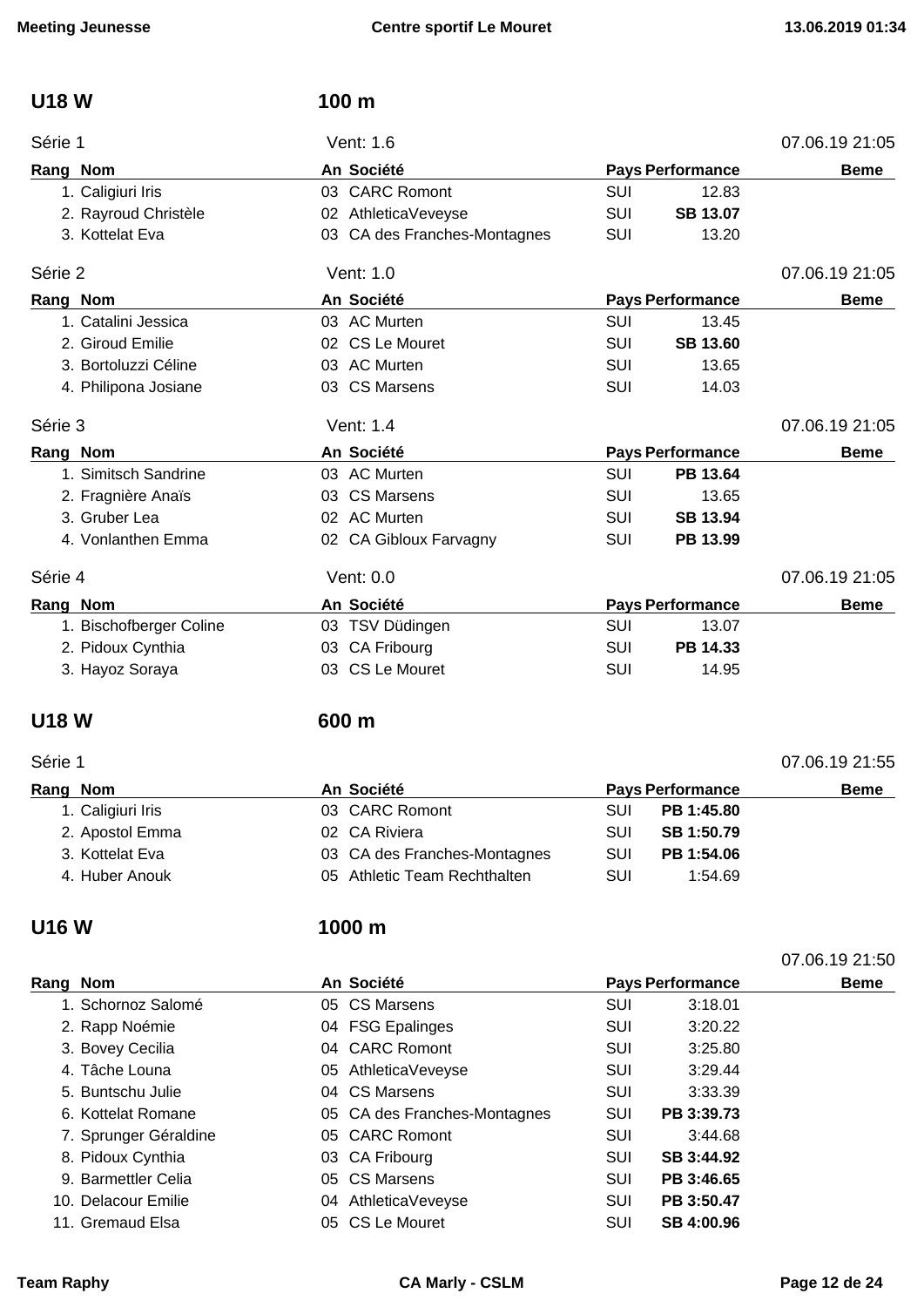1000 m (cont.)

| ×<br>۰. | M.<br>۰. |  |
|---------|----------|--|
|---------|----------|--|

| Rang Nom |                      | An Société |                     |     | <b>Pays Performance</b> | <b>Beme</b> |
|----------|----------------------|------------|---------------------|-----|-------------------------|-------------|
|          | 12. Linder Shania    |            | 05 CA Belfaux       | SUI | 4:01.54                 |             |
|          | 13. Fracheboud Elisa |            | 05 AthleticaVeveyse | SUI | SB 4:03.69              |             |
|          | <b>Binz Noemi</b>    |            | 05 TSV St. Antoni   | SUI | <b>DNS</b>              |             |
|          | Hänni Celina         |            | 04 LV Thun          | SUI | <b>DNS</b>              |             |
|          | Rappo Solène         |            | 05 CARC Romont      | SUI | <b>DNS</b>              |             |
|          | Roubaty Lauriane     |            | 05 CS Le Mouret     | SUI | <b>DNS</b>              |             |
|          | Vogt Lisa            |            | 04 TSV St. Antoni   | SUI | <b>DNS</b>              |             |

### **U18 W Hauteur (9 essais)**

|          |                      |            |                         |     |                | 07.06.19 17:45 |
|----------|----------------------|------------|-------------------------|-----|----------------|----------------|
| Rang Nom |                      | An Société | <b>Pays Performance</b> |     | <b>Beme</b>    |                |
|          | 1. Bortoluzzi Céline |            | 03 AC Murten            | SUI | 1.55           |                |
|          | 2. Giroud Emilie     |            | 02 CS Le Mouret         | SUI | 1.45           |                |
|          | 3. Rayroud Christèle |            | 02 AthleticaVeveyse     | SUI | 1.45           |                |
|          | 4. Fragnière Anaïs   |            | 03 CS Marsens           | SUI | 1.40           |                |
|          | 5. Catalini Jessica  |            | 03 AC Murten            | SUI | 1.35           |                |
|          | 6. Goumaz Laurine    |            | 03 CS Marsens           | SUI | <b>PB 1.30</b> |                |
|          | 7. Jornod Leonie     |            | 03 AC Murten            | SUI | 1.30           |                |
|          | 8. Marchon Laura     |            | 03 CS Marsens           | SUI | <b>SB 1.25</b> |                |

**U18 W Javelot 500 gr (4 essais)**

**Rang** Nom **Beme An** Société **Pays** Performance **Beme** 1. Folly Marie **Community Community Community Community Community Community Community Community Community Community Community Community Community Community Community Community Community Community Community Community Commun** 2. Rayroud Christèle **28.64** 02 AthleticaVeveyse SUI 28.64 3. Jornod Leonie 03 AC Murten SUI 27.14 4. Kottelat Eva 03 CA des Franches-Montagnes SUI 26.48 5. Philipona Josiane **03 CS Marsens** Computer SUI 20.40 6. Giroud Emilie 02 CS Le Mouret SUI 18.56 7. Goumaz Laurine **17.69** CS Marsens **COVID-17.69** COVID-17.69 8. Hayoz Soraya **CS Le Mouret SUI PB 16.80** 9. Fragnière Anaïs **03 CS Marsens** SUI 16.35 10. Marro Amaëlle 03 CS Marsens SUI **PB 13.25** 11. Marchon Laura 03 CS Marsens SUI 10.93

### **U16 W 80 m**

| Série 1             | Vent: $0.6$         |            |                         |             |
|---------------------|---------------------|------------|-------------------------|-------------|
| Rang Nom            | An Société          |            | <b>Pays Performance</b> | <b>Beme</b> |
| 1. Fracheboud Elisa | 05 AthleticaVeveyse | <b>SUI</b> | PB 10.52                |             |
| 2. Bremgartner Lara | 05 CA Belfaux       | SUI        | PB 11.23                |             |
| 3. Bochud Elise     | 04 CS Marsens       | SUI        | 11.34                   |             |
| Hänni Celina        | 04 LV Thun          | SUI        | <b>DNS</b>              |             |

07.06.19 19:45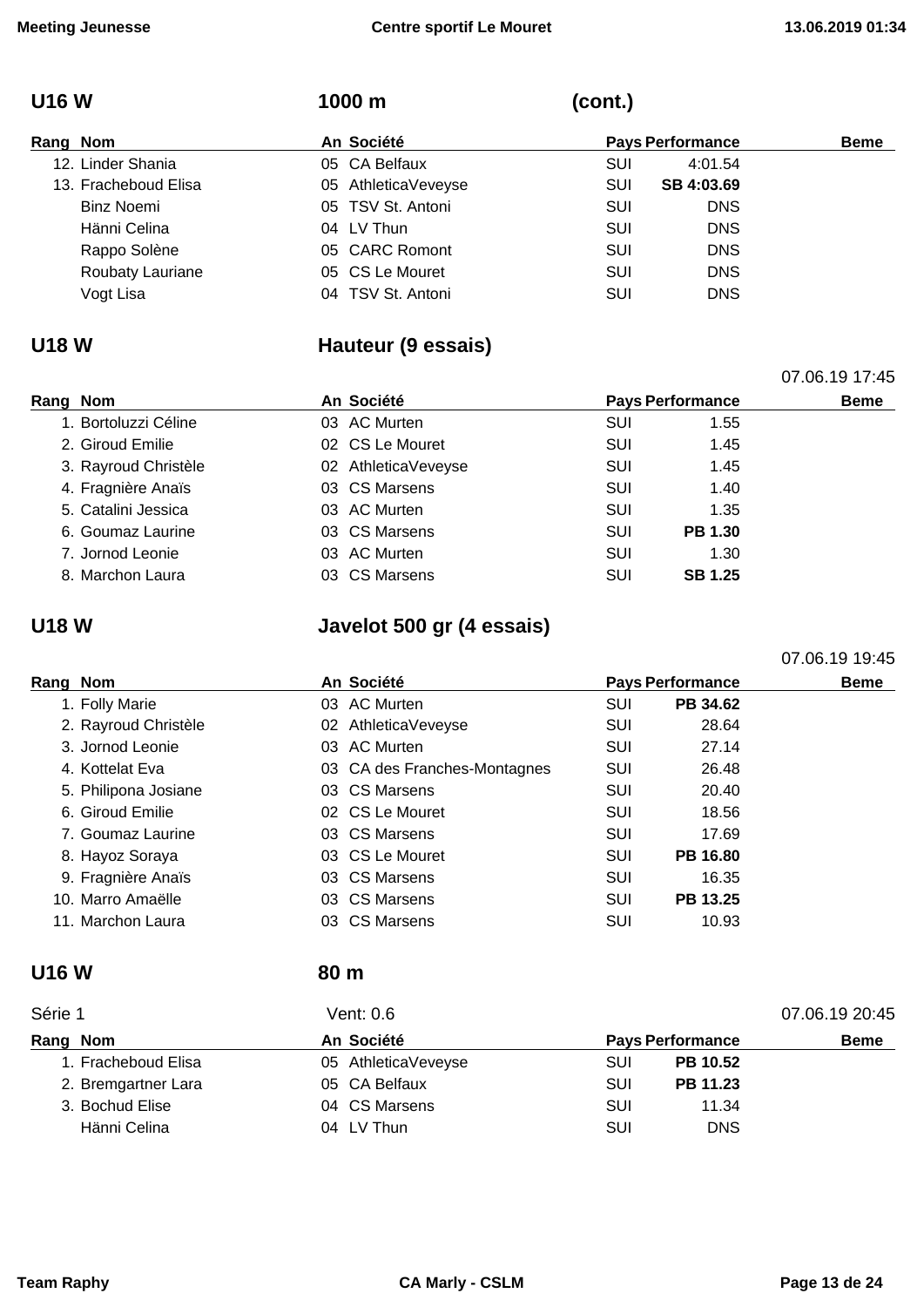| <b>U16 W</b>          | 80 m                         | (cont.)                 |                |
|-----------------------|------------------------------|-------------------------|----------------|
| Série 2               | Vent: 0.3                    |                         | 07.06.19 20:45 |
| Rang Nom              | An Société                   | <b>Pays Performance</b> | <b>Beme</b>    |
| 1. Tâche Louna        | 05 AthleticaVeveyse          | SUI<br>PB 10.91         |                |
| 2. Roduit Mathilde    | 05 CA Belfaux                | <b>SUI</b><br>PB 11.19  |                |
| 3. Bovey Cecilia      | 04 CARC Romont               | PB 11.24<br>SUI         |                |
| 4. Vogt Lisa          | 04 TSV St. Antoni            | SUI<br>11.54            |                |
| Série 3               | Vent: 0.0                    |                         | 07.06.19 20:45 |
| Rang Nom              | An Société                   | <b>Pays Performance</b> | <b>Beme</b>    |
| 1. Barmettler Celia   | 05 CS Marsens                | <b>SUI</b><br>PB 11.34  |                |
| 2. Schornoz Salomé    | 05 CS Marsens                | SUI<br>PB 11.63         |                |
| 3. Kottelat Romane    | 05 CA des Franches-Montagnes | SUI<br>11.68            |                |
| 4. Delacour Emilie    | 04 AthleticaVeveyse          | SUI<br>11.73            |                |
| Série 4               | Vent: 0.0                    |                         | 07.06.19 20:45 |
| Rang Nom              | An Société                   | <b>Pays Performance</b> | <b>Beme</b>    |
| 1. Pereira Mélanie    | 04 CS Marsens                | <b>POR</b><br>11.78     |                |
| 2. Huber Anouk        | 05 Athletic Team Rechthalten | SUI<br>PB 11.94         |                |
| 3. Gremaud Elsa       | 05 CS Le Mouret              | SUI<br>11.99            |                |
| 4. Buntschu Julie     | 04 CS Marsens                | SUI<br>12.35            |                |
| Série 5               | Vent: 0.0                    |                         | 07.06.19 20:45 |
| Rang Nom              | An Société                   | Pays Performance        | <b>Beme</b>    |
| 1. Linder Shania      | 05 CA Belfaux                | SUI<br>12.33            |                |
| 2. Gavillet Lisa      | 04 CS Marsens                | SUI<br>12.62            |                |
| <b>Binz Noemi</b>     | TSV St. Antoni<br>05.        | <b>DNS</b><br>SUI       |                |
| Rappo Solène          | 05 CARC Romont               | SUI<br><b>DNS</b>       |                |
| Série 6               | Vent: 0.0                    |                         | 07.06.19 20:45 |
| Rang Nom              | An Société                   | <b>Pays Performance</b> | <b>Beme</b>    |
| 1. Magnin Océane      | 05 CARC Romont               | <b>SUI</b><br>12.37     |                |
| 2. Joye Lisa          | 04 CS Marsens                | <b>SUI</b><br>PB 12.73  |                |
| 3. Roubaty Lauriane   | 05 CS Le Mouret              | SUI<br>13.52            |                |
| Série 7               | Vent: 0.8                    |                         | 07.06.19 20:45 |
| Rang Nom              | An Société                   | <b>Pays Performance</b> | <b>Beme</b>    |
| 1. Sprunger Géraldine | 05 CARC Romont               | SUI<br>11.52            |                |
| 2. Marro Isaline      | 05 CS Marsens                | SUI<br>13.21            |                |
| 3. Bissig Léonie      | 05 CS Le Mouret              | SUI<br>13.52            |                |
|                       |                              |                         |                |

# **U16 W Hauteur (9 essais)**

|      |                     |               |                         | 07.06.19 17:45 |
|------|---------------------|---------------|-------------------------|----------------|
| Rang | <b>Nom</b>          | An Société    | <b>Pays Performance</b> | <b>Beme</b>    |
|      | 1. Bochud Elise     | 04 CS Marsens | SUI<br>1.50             |                |
|      | 2. Bremgartner Lara | 05 CA Belfaux | SUI<br>1.35             |                |
|      | 3. Pereira Mélanie  | 04 CS Marsens | <b>POR</b><br>1.35      |                |
|      | 4. Roduit Mathilde  | 05 CA Belfaux | <b>SB 1.35</b><br>SUI   |                |
|      | 5. Gavillet Lisa    | 04 CS Marsens | <b>PB 1.35</b><br>SUI   |                |
|      | 6. Macheret Tessa   | 04 CS Marsens | PB 1.35<br>SUI          |                |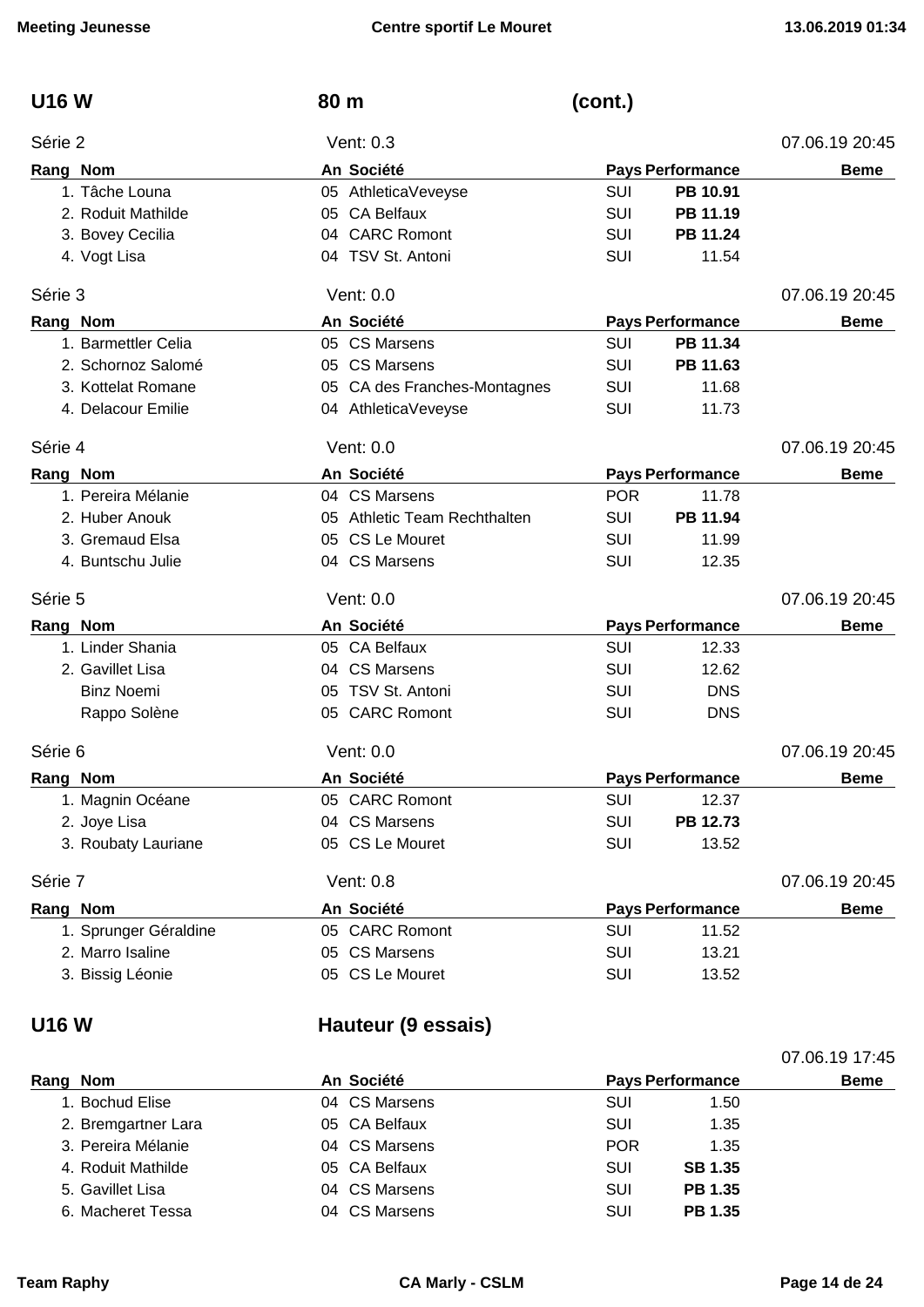# **U16 W Hauteur (9 essais) (cont.)**

| Rang Nom |                        | An Société          | <b>Pays Performance</b> |                | <b>Beme</b> |
|----------|------------------------|---------------------|-------------------------|----------------|-------------|
|          | 7. Schornoz Salomé     | 05 CS Marsens       | SUI                     | 1.30           |             |
|          | 8. Barmettler Celia    | 05 CS Marsens       | SUI                     | 1.30           |             |
|          | 9. Fracheboud Elisa    | 05 AthleticaVeveyse | SUI                     | 1.30           |             |
|          | 10. Buntschu Julie     | 04 CS Marsens       | SUI                     | 1.30           |             |
|          | 11. Gremaud Elsa       | 05 CS Le Mouret     | SUI                     | <b>PB 1.25</b> |             |
|          | 12. Sprunger Géraldine | 05 CARC Romont      | <b>SUI</b>              | 1.25           |             |
|          | 13. Bissig Léonie      | 05 CS Le Mouret     | SUI                     | <b>PB 1.20</b> |             |
|          | 14. Marro Isaline      | 05 CS Marsens       | SUI                     | 1.20           |             |
|          | 15. Tâche Louna        | 05 AthleticaVeveyse | SUI                     | 1.20           |             |
|          | 16. Roubaty Lauriane   | 05 CS Le Mouret     | SUI                     | 1.05           |             |

## **U16 W Javelot 400 gr (4 essais)**

07.06.19 19:45

| Rang Nom |                      | An Société                   |            | <b>Pays Performance</b> | <b>Beme</b> |
|----------|----------------------|------------------------------|------------|-------------------------|-------------|
|          | 1. Kottelat Romane   | 05 CA des Franches-Montagnes | <b>SUI</b> | 27.78                   |             |
|          | 2. Bremgartner Lara  | 05 CA Belfaux                | SUI        | PB 26.35                |             |
|          | 3. Macheret Tessa    | 04 CS Marsens                | <b>SUI</b> | 24.15                   |             |
|          | 4. Roduit Mathilde   | 05 CA Belfaux                | SUI        | 23.31                   |             |
|          | 5. Buntschu Julie    | 04 CS Marsens                | SUI        | PB 23.10                |             |
|          | 6. Bochud Elise      | 04 CS Marsens                | SUI        | PB 20.73                |             |
|          | 7. Barmettler Celia  | 05 CS Marsens                | SUI        | 20.50                   |             |
|          | 8. Schornoz Salomé   | 05 CS Marsens                | SUI        | 18.83                   |             |
|          | 9. Magnin Océane     | 05 CARC Romont               | SUI        | 17.04                   |             |
|          | 10. Gavillet Lisa    | 04 CS Marsens                | SUI        | PB 15.16                |             |
|          | 11. Marro Isaline    | 05 CS Marsens                | SUI        | PB 14.65                |             |
|          | 12. Pereira Mélanie  | 04 CS Marsens                | <b>POR</b> | 14.61                   |             |
|          | 13. Gremaud Elsa     | 05 CS Le Mouret              | SUI        | 14.12                   |             |
|          | 14. Joye Lisa        | 04 CS Marsens                | SUI        | 11.52                   |             |
|          | 15. Roubaty Lauriane | 05 CS Le Mouret              | SUI        | 11.28                   |             |
|          | 16. Bissig Léonie    | 05 CS Le Mouret              | SUI        | PB 11.07                |             |

### **U14 W 60 m**

| Série 1<br>07.06.19 20:10 |                               |     |                         |                |  |
|---------------------------|-------------------------------|-----|-------------------------|----------------|--|
| Rang Nom                  | An Société                    |     | <b>Pays Performance</b> | <b>Beme</b>    |  |
| 1. Margueron Justine      | 06 CS Marsens                 | SUI | <b>PB 8.36</b>          |                |  |
| 2. Bachmann Céline        | 06 AthleticaVeveyse           | SUI | <b>PB 8.67</b>          |                |  |
| 3. Nuoffer Chloé          | 06 CA Belfaux                 | SUI | <b>PB 8.89</b>          |                |  |
| 4. Rotzetter Eline        | 06 Athletic Team Rechthalten  | SUI | <b>PB 8.94</b>          |                |  |
| Série 2                   |                               |     |                         | 07.06.19 20:10 |  |
| ___                       | $\mathbf{r}$ and $\mathbf{r}$ |     |                         |                |  |

| Rang Nom          | An Société          | <b>Pays Performance</b> | <b>Beme</b> |
|-------------------|---------------------|-------------------------|-------------|
| 1. Romanens Elise | 06 CS Marsens       | SUI<br><b>PB 8.95</b>   |             |
| 2. Kern Alicia    | 06 AthleticaVeveyse | SUI<br><b>PB 9.17</b>   |             |
| 3. Vial Clémence  | 07 CS Marsens       | SUI<br>9.34             |             |
| 4. Jutzet Aude    | 06 CA Marly         | SUI<br>PB 9.39          |             |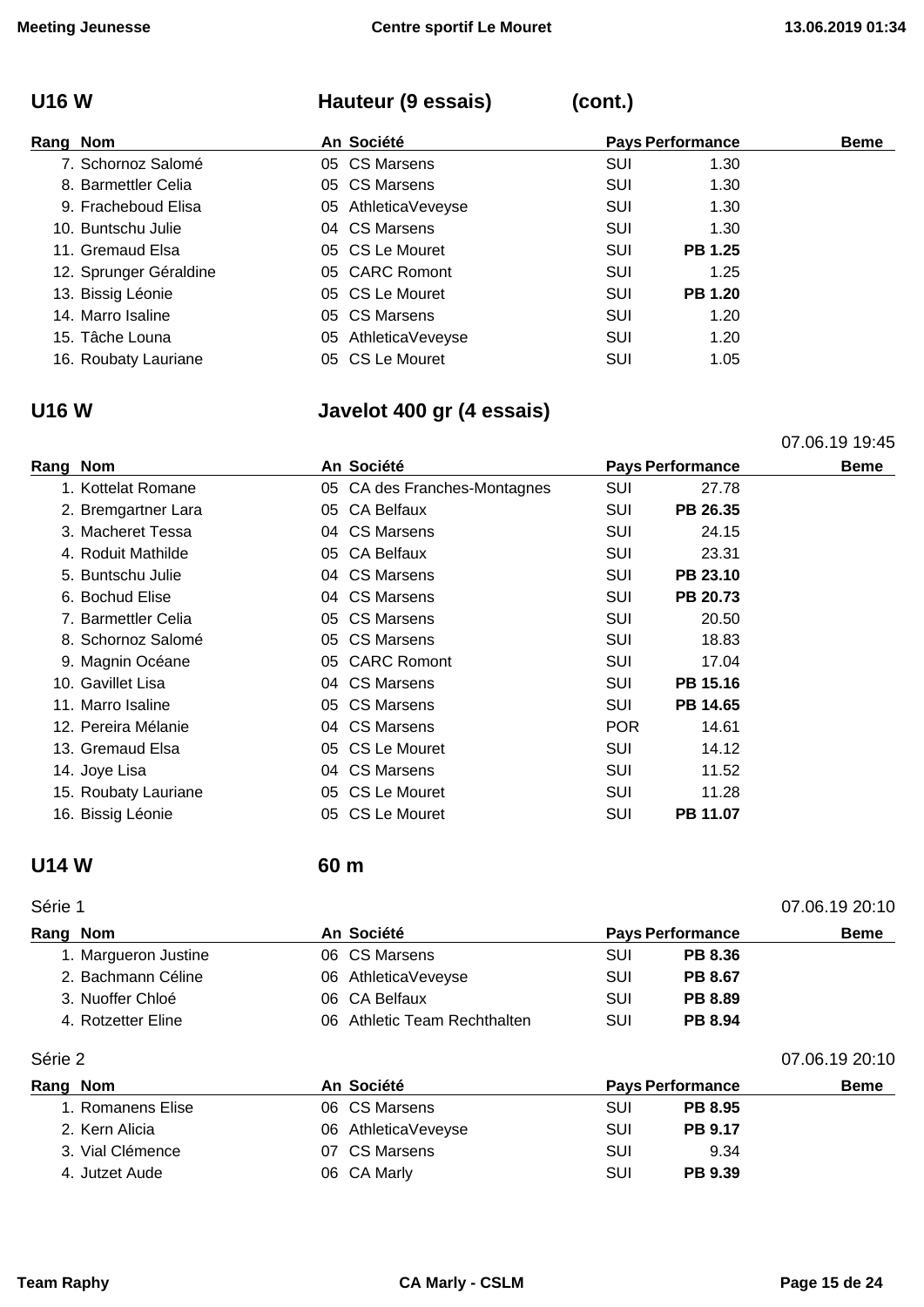**U14 W 60 m (cont.)**

|  |  | . . | ₽ | W | ٧ |
|--|--|-----|---|---|---|
|--|--|-----|---|---|---|

### Série 3 07.06.19 20:10

| Rang Nom |                        | An Société                   |            | <b>Pays Performance</b> | <b>Beme</b>    |
|----------|------------------------|------------------------------|------------|-------------------------|----------------|
|          | 1. Kapeller Gwendoline | 06 CA Gibloux Farvagny       | SUI        | <b>PB 9.24</b>          |                |
|          | 2. Gedik Ilkay         | 07 CS Le Mouret              | <b>SUI</b> | PB 9.35                 |                |
|          | 3. Perraudin Sara      | 07 CA Gibloux Farvagny       | SUI        | PB 9.39                 |                |
|          | 4. Marro Céleste       | 07 CS Marsens                | SUI        | 9.74                    |                |
| Série 4  |                        |                              |            |                         | 07.06.19 20:10 |
| Rang Nom |                        | An Société                   |            | <b>Pays Performance</b> | <b>Beme</b>    |
|          | 1. Claude Emy          | 07 CS Le Mouret              | <b>SUI</b> | PB 9.41                 |                |
|          | 2. Andrade Laura       | 07 CS Le Mouret              | <b>POR</b> | PB 9.57                 |                |
|          | 3. Hayoz Mia           | 07 CS Le Mouret              | <b>SUI</b> | 9.76                    |                |
|          | 4. Van der burgt Inès  | 07 CA Gibloux Farvagny       | <b>NED</b> | 9.84                    |                |
| Série 5  |                        |                              |            |                         | 07.06.19 20:10 |
| Rang Nom |                        | An Société                   |            | <b>Pays Performance</b> | <b>Beme</b>    |
|          | 1. Baudin Lucie        | 06 CA Gibloux Farvagny       | SUI        | PB 9.63                 |                |
|          | 2. Jaquier Noémie      | 07 CS Le Mouret              | SUI        | PB 9.76                 |                |
|          | 3. Niggli Shana        | 07 AthleticaVeveyse          | SUI        | 10.03                   |                |
|          | Rizzo Francesca        | 07 SA Bulle                  | SUI        | <b>DNS</b>              |                |
| Série 6  |                        |                              |            |                         | 07.06.19 20:10 |
| Rang Nom |                        | An Société                   |            | <b>Pays Performance</b> | <b>Beme</b>    |
|          | 1. Savary Julie        | 07 CS Marsens                | <b>SUI</b> | <b>PB 9.78</b>          |                |
|          | 2. Genoud Léa          | 07 AthleticaVeveyse          | <b>SUI</b> | PB 9.83                 |                |
|          | 3. Pastori Lou         | 07 AthleticaVeveyse          | CAN        | 10.16                   |                |
|          | Guillet Agnès          | 06 CS Marsens                | SUI        | <b>DNS</b>              |                |
| Série 7  |                        |                              |            |                         | 07.06.19 20:10 |
| Rang Nom |                        | An Société                   |            | <b>Pays Performance</b> | <b>Beme</b>    |
|          | 1. Savary Lomée        | 06 SA Bulle                  | <b>SUI</b> | <b>PB 9.71</b>          |                |
|          | 2. Romanens Lynda      | 07 CS Marsens                | SUI        | PB 10.10                |                |
|          | Lisboa Caetano leva    | 07 SA Bulle                  | SUI        | <b>DNS</b>              |                |
|          | Rauber Liv             | 07 Athletic Team Rechthalten | SUI        | <b>DNS</b>              |                |
| Série 8  |                        |                              |            |                         | 07.06.19 20:10 |
| Rang Nom |                        | An Société                   |            | <b>Pays Performance</b> | <b>Beme</b>    |
|          | 1. Eltschinger Soraya  | 07 CA Fribourg               | SUI        | PB 10.24                |                |
|          | 2. Wild Eve-Marie      | 07 CA Marly                  | <b>SUI</b> | PB 10.35                |                |
|          | 3. Oberson Audrey      | 07 CS Marsens                | <b>SUI</b> | 10.40                   |                |
|          | 4. Biland Lou          | 06 CS Le Mouret              | SUI        | PB 10.45                |                |
| Série 9  |                        |                              |            |                         | 07.06.19 20:10 |
| Rang Nom |                        | An Société                   |            | <b>Pays Performance</b> | <b>Beme</b>    |
|          | 1. Overney Zoé         | 07 SA Bulle                  | SUI        | PB 10.97                |                |
|          | 2. Piccand Oriane      | 07 CS Le Mouret              | <b>SUI</b> | <b>SB 11.13</b>         |                |
|          | 3. Joye Marine         | 07 CARC Romont               | SUI        | 11.29                   |                |
|          | Awais Nadège           | 07 CA Marly                  | <b>SUI</b> | <b>DNS</b>              |                |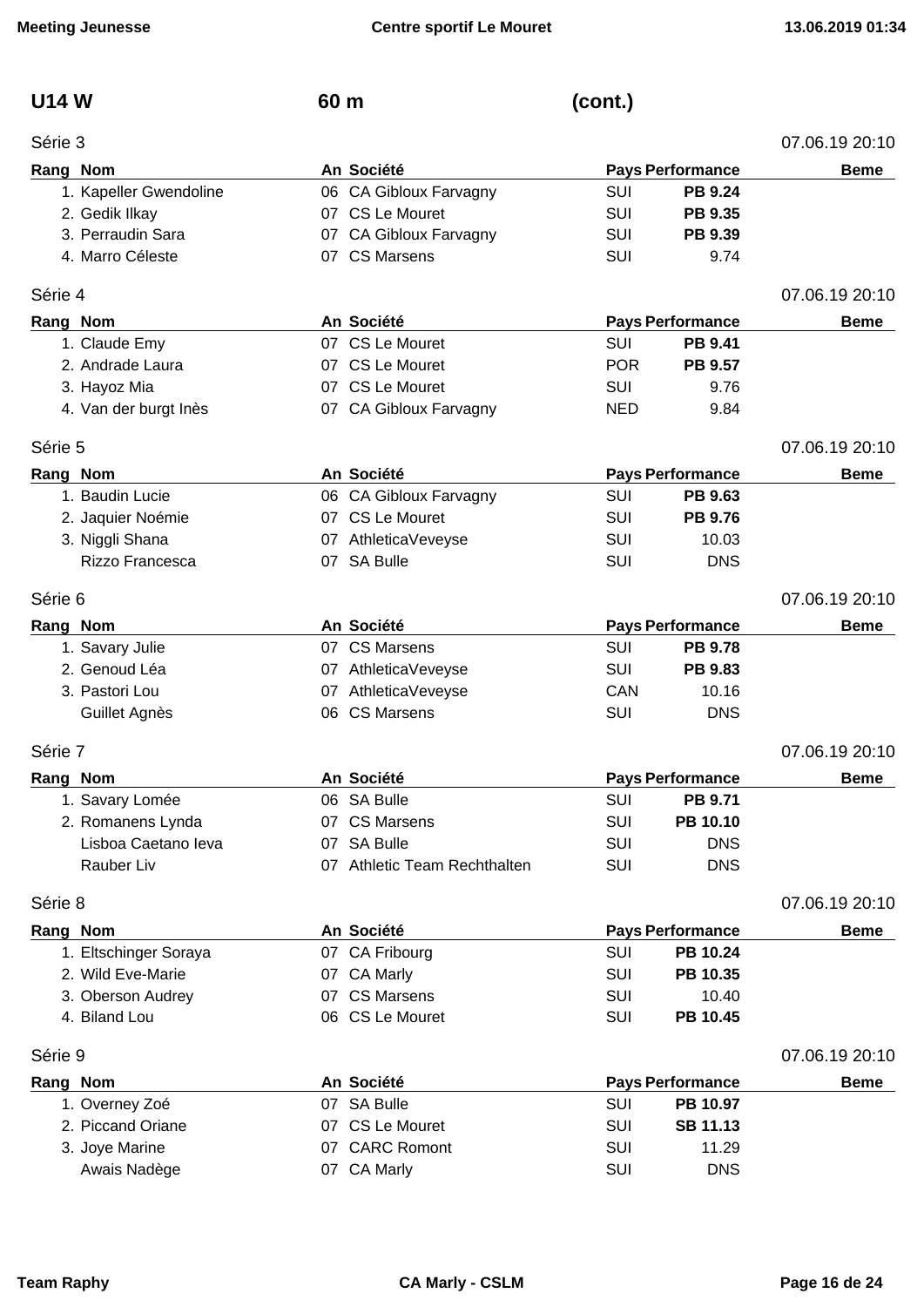07.06.19 21:55

# **U14 W 60 m (cont.)**

| Rang Nom |  |
|----------|--|

| Série 10 |                     |                 |                         |       | 07.06.19 20:10 |
|----------|---------------------|-----------------|-------------------------|-------|----------------|
| Rang Nom |                     | An Société      | <b>Pays Performance</b> |       | <b>Beme</b>    |
|          | 1. Lehmann Jade     | 07 CS Le Mouret | SUI                     | 9.64  |                |
|          | 2. Schouwey Mélissa | 06 CS Le Mouret | SUI                     | 9.96  |                |
|          | 3. Mayala Veronica  | 07 CARC Romont  | SUI                     | 10.49 |                |
|          | 4. Beaud Charline   | 06 SA Bulle     | SUI                     | 11.88 |                |

### **U14 W 1000 m**

| . . | ı  |  |
|-----|----|--|
| u.  | ۱Г |  |

| Rang Nom |                        |    | An Société                       |            | <b>Pays Performance</b> | <b>Beme</b> |
|----------|------------------------|----|----------------------------------|------------|-------------------------|-------------|
|          | 1. Baudin Lucie        |    | 06 CA Gibloux Farvagny           | <b>SUI</b> | PB 3:18.14              |             |
|          | 2. Rotzetter Eline     | 06 | <b>Athletic Team Rechthalten</b> | SUI        | SB 3:24.40              |             |
|          | 3. Kapeller Gwendoline | 06 | <b>CA Gibloux Farvagny</b>       | SUI        | PB 3:26.25              |             |
|          | 4. Nuoffer Chloé       | 06 | <b>CA Belfaux</b>                | SUI        | 3:39.49                 |             |
|          | 5. Burri Cecile        | 06 | TSV Düdingen                     | SUI        | PB 3:45.12              |             |
|          | 6. Hayoz Mia           |    | 07 CS Le Mouret                  | SUI        | PB 3:48.66              |             |
|          | 7. Gedik Ilkay         |    | 07 CS Le Mouret                  | <b>SUI</b> | 3:50.71                 |             |
|          | 8. Romanens Lynda      |    | 07 CS Marsens                    | SUI        | 3:52.68                 |             |
|          | 9. Monney Emma         |    | 06 CA Gibloux Farvagny           | SUI        | PB 3:52.98              |             |
|          | 10. Savary Lomée       |    | 06 SA Bulle                      | SUI        | PB 3:56.16              |             |
|          | 11. Vial Clémence      |    | 07 CS Marsens                    | <b>SUI</b> | 3:56.55                 |             |
|          | 12. Biland Lou         |    | 06 CS Le Mouret                  | <b>SUI</b> | 3:58.06                 |             |
|          | 13. Kern Alicia        | 06 | AthleticaVeveyse                 | <b>SUI</b> | PB 3:58.83              |             |
|          | 14. Jaquier Noémie     |    | 07 CS Le Mouret                  | <b>SUI</b> | 3:59.53                 |             |
|          | 15. Oberson Audrey     |    | 07 CS Marsens                    | <b>SUI</b> | 3:59.83                 |             |
|          | 16. Andrade Laura      |    | 07 CS Le Mouret                  | <b>POR</b> | 4:02.00                 |             |
|          | 17. Savary Julie       |    | 07 CS Marsens                    | SUI        | 4:10.89                 |             |
|          | 18. Van der burgt Inès |    | 07 CA Gibloux Farvagny           | <b>NED</b> | 4:13.12                 |             |
|          | Guillet Agnès          | 06 | <b>CS Marsens</b>                | SUI        | <b>DNS</b>              |             |
|          | Rizzo Francesca        |    | 07 SA Bulle                      | <b>SUI</b> | <b>DNS</b>              |             |

### Série 2 07.06.19 21:55

| Rang Nom |                       |    | An Société             |            | <b>Pays Performance</b> | <b>Beme</b> |
|----------|-----------------------|----|------------------------|------------|-------------------------|-------------|
|          | 1. Marro Céleste      |    | 07 CS Marsens          | <b>SUI</b> | PB 3:56.34              |             |
|          | 2. Schouwey Mélissa   |    | 06 CS Le Mouret        | <b>SUI</b> | 3:57.75                 |             |
|          | 3. Bachmann Céline    |    | 06 AthleticaVeveyse    | SUI        | PB 4:07.15              |             |
|          | 4. Perraudin Sara     |    | 07 CA Gibloux Farvagny | SUI        | PB 4:12.70              |             |
|          | 5. Wild Eve-Marie     |    | 07 CA Marly            | SUI        | 4:15.81                 |             |
|          | 6. Lehmann Jade       |    | 07 CS Le Mouret        | SUI        | 4:16.08                 |             |
|          | 7. Niggli Shana       |    | 07 AthleticaVeveyse    | <b>SUI</b> | 4:16.99                 |             |
|          | 8. Genoud Léa         |    | 07 AthleticaVeveyse    | <b>SUI</b> | 4:17.92                 |             |
|          | 9. Eltschinger Soraya |    | 07 CA Fribourg         | <b>SUI</b> | 4:22.07                 |             |
|          | 10. Claude Emy        |    | 07 CS Le Mouret        | <b>SUI</b> | 4:26.85                 |             |
|          | 11. Beaud Charline    |    | 06 SA Bulle            | SUI        | SB 4:32.13              |             |
|          | 12. Overney Zoé       |    | 07 SA Bulle            | SUI        | PB 4:40.00              |             |
|          | 13. Piccand Oriane    |    | 07 CS Le Mouret        | SUI        | 4:42.13                 |             |
|          | 14. Pastori Lou       |    | 07 AthleticaVeveyse    | <b>CAN</b> | 4:46.00                 |             |
|          | 15. Mayala Veronica   | 07 | <b>CARC Romont</b>     | SUI        | 4:56.77                 |             |
|          | 16. Joye Marine       |    | 07 CARC Romont         | <b>SUI</b> | 5:13.19                 |             |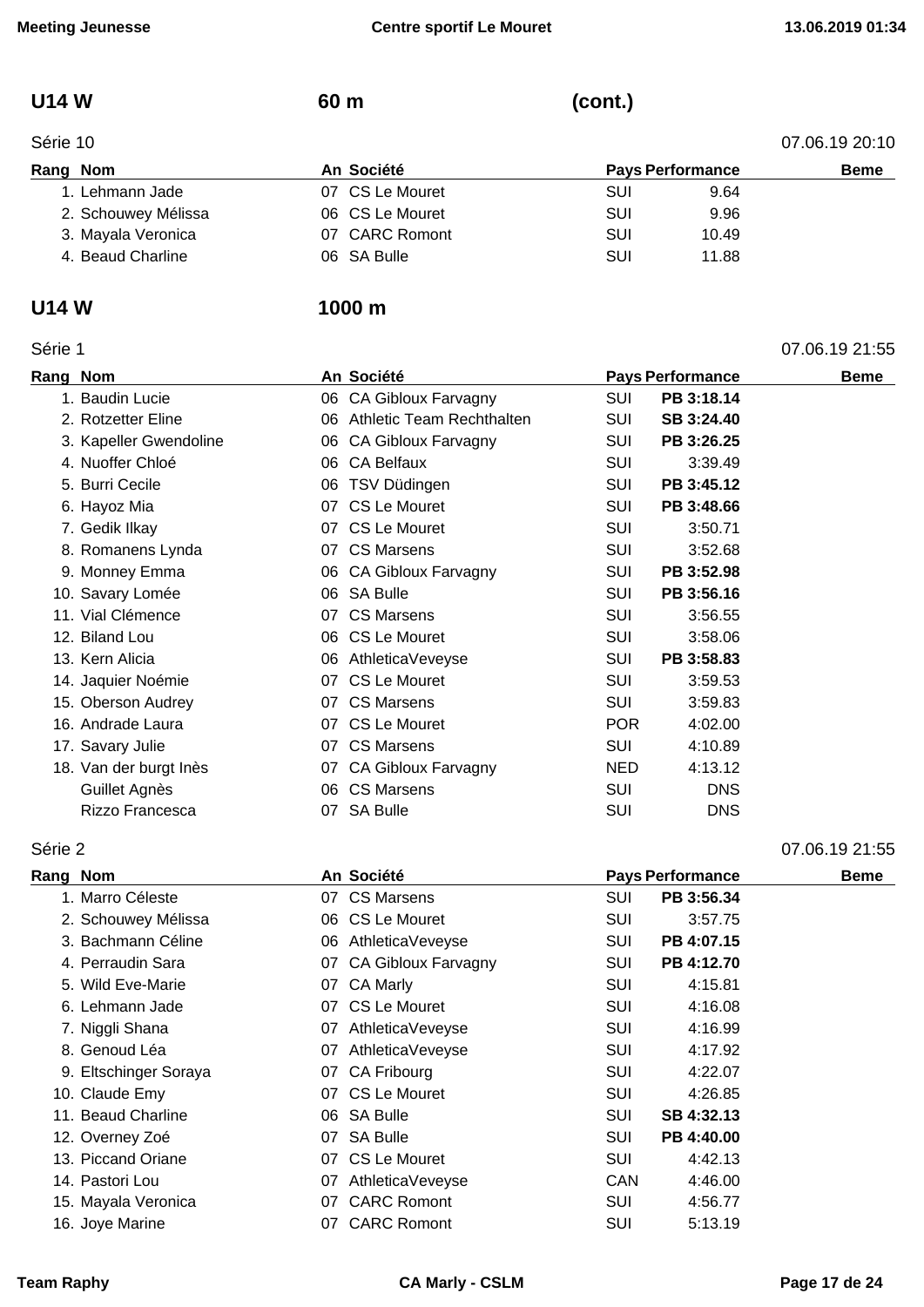07.06.19 18:00

| ×<br>۰. |  |  |
|---------|--|--|
|---------|--|--|

| Rang Nom |                     | An Société                   |     | <b>Pays Performance</b> | <b>Beme</b> |
|----------|---------------------|------------------------------|-----|-------------------------|-------------|
|          | Awais Nadège        | 07 CA Marly                  | SUI | <b>DNS</b>              |             |
|          | Lisboa Caetano leva | 07 SA Bulle                  | SUI | <b>DNS</b>              |             |
|          | Rauber Liv          | 07 Athletic Team Rechthalten | SUI | <b>DNS</b>              |             |

**U14 W 1000 m (cont.)**

# **U14 W Longueur (zone) (3 essais)**

| Rang Nom |                        |    | An Société             | <b>Pays Performance</b> |                | <b>Beme</b> |
|----------|------------------------|----|------------------------|-------------------------|----------------|-------------|
|          | 1. Margueron Justine   |    | 06 CS Marsens          | <b>SUI</b>              | 4.45           |             |
|          | 2. Bachmann Céline     |    | 06 AthleticaVeveyse    | <b>SUI</b>              | 4.08           |             |
|          | 3. Romanens Elise      |    | 06 CS Marsens          | <b>SUI</b>              | <b>SB 3.97</b> |             |
|          | 4. Kern Alicia         |    | 06 AthleticaVeveyse    | SUI                     | 3.94           |             |
|          | 5. Perraudin Sara      |    | 07 CA Gibloux Farvagny | <b>SUI</b>              | PB 3.85        |             |
|          | 6. Jutzet Aude         |    | 06 CA Marly            | <b>SUI</b>              | PB 3.84        |             |
|          | 7. Vial Clémence       |    | 07 CS Marsens          | <b>SUI</b>              | 3.83           |             |
|          | 8. Gedik Ilkay         |    | 07 CS Le Mouret        | <b>SUI</b>              | 3.75           |             |
|          | 9. Claude Emy          |    | 07 CS Le Mouret        | <b>SUI</b>              | PB 3.71        |             |
|          | 10. Andrade Laura      |    | 07 CS Le Mouret        | <b>POR</b>              | 3.62           |             |
|          | 11. Jaquier Noémie     |    | 07 CS Le Mouret        | <b>SUI</b>              | <b>PB 3.57</b> |             |
|          | 12. Marro Céleste      |    | 07 CS Marsens          | <b>SUI</b>              | 3.55           |             |
|          | Schouwey Mélissa       |    | 06 CS Le Mouret        | <b>SUI</b>              | 3.55           |             |
|          | 14. Genoud Léa         |    | 07 AthleticaVeveyse    | <b>SUI</b>              | <b>SB 3.53</b> |             |
|          | 15. Baudin Lucie       |    | 06 CA Gibloux Farvagny | <b>SUI</b>              | 3.48           |             |
|          | 16. Van der burgt Inès |    | 07 CA Gibloux Farvagny | <b>NED</b>              | <b>SB 3.46</b> |             |
|          | 17. Romanens Lynda     |    | 07 CS Marsens          | <b>SUI</b>              | <b>SB 3.40</b> |             |
|          | 18. Hayoz Mia          |    | 07 CS Le Mouret        | <b>SUI</b>              | 3.37           |             |
|          | 19. Oberson Audrey     |    | 07 CS Marsens          | <b>SUI</b>              | PB 3.35        |             |
|          | 20. Savary Lomée       |    | 06 SA Bulle            | <b>SUI</b>              | PB 3.33        |             |
|          | 21. Pastori Lou        |    | 07 AthleticaVeveyse    | CAN                     | <b>SB 3.29</b> |             |
|          | 22. Biland Lou         |    | 06 CS Le Mouret        | <b>SUI</b>              | PB 3.09        |             |
|          | 23. Wild Eve-Marie     |    | 07 CA Marly            | <b>SUI</b>              | 3.08           |             |
|          | 24. Piccand Oriane     |    | 07 CS Le Mouret        | <b>SUI</b>              | 3.05           |             |
|          | 25. Overney Zoé        |    | 07 SA Bulle            | <b>SUI</b>              | PB 2.97        |             |
|          | 26. Beaud Charline     |    | 06 SA Bulle            | <b>SUI</b>              | PB 2.86        |             |
|          | Awais Nadège           |    | 07 CA Marly            | <b>SUI</b>              | <b>DNS</b>     |             |
|          | Guillet Agnès          |    | 06 CS Marsens          | <b>SUI</b>              | <b>DNS</b>     |             |
|          | Lisboa Caetano leva    |    | 07 SA Bulle            | <b>SUI</b>              | <b>DNS</b>     |             |
|          | Rizzo Francesca        | 07 | <b>SA Bulle</b>        | SUI                     | <b>DNS</b>     |             |

### **U12 W 60 m**

### Série 1 07.06.19 19:00

| Rang Nom                  | An Société                   |            | <b>Pays Performance</b> | <b>Beme</b> |
|---------------------------|------------------------------|------------|-------------------------|-------------|
| 1. Olling Elin            | 08 CS Marsens                | <b>SUI</b> | <b>PB 9.21</b>          |             |
| 2. Fillistorf Leonie Lynn | 09 Athletic Team Rechthalten | <b>SUI</b> | <b>PB 9.41</b>          |             |
| 3. Pache Justine          | 08 CARC Romont               | SUI        | <b>PB 9.46</b>          |             |
| 4. Veri Charlotte         | 08 AthleticaVeveyse          | SUI        | <b>PB 9.54</b>          |             |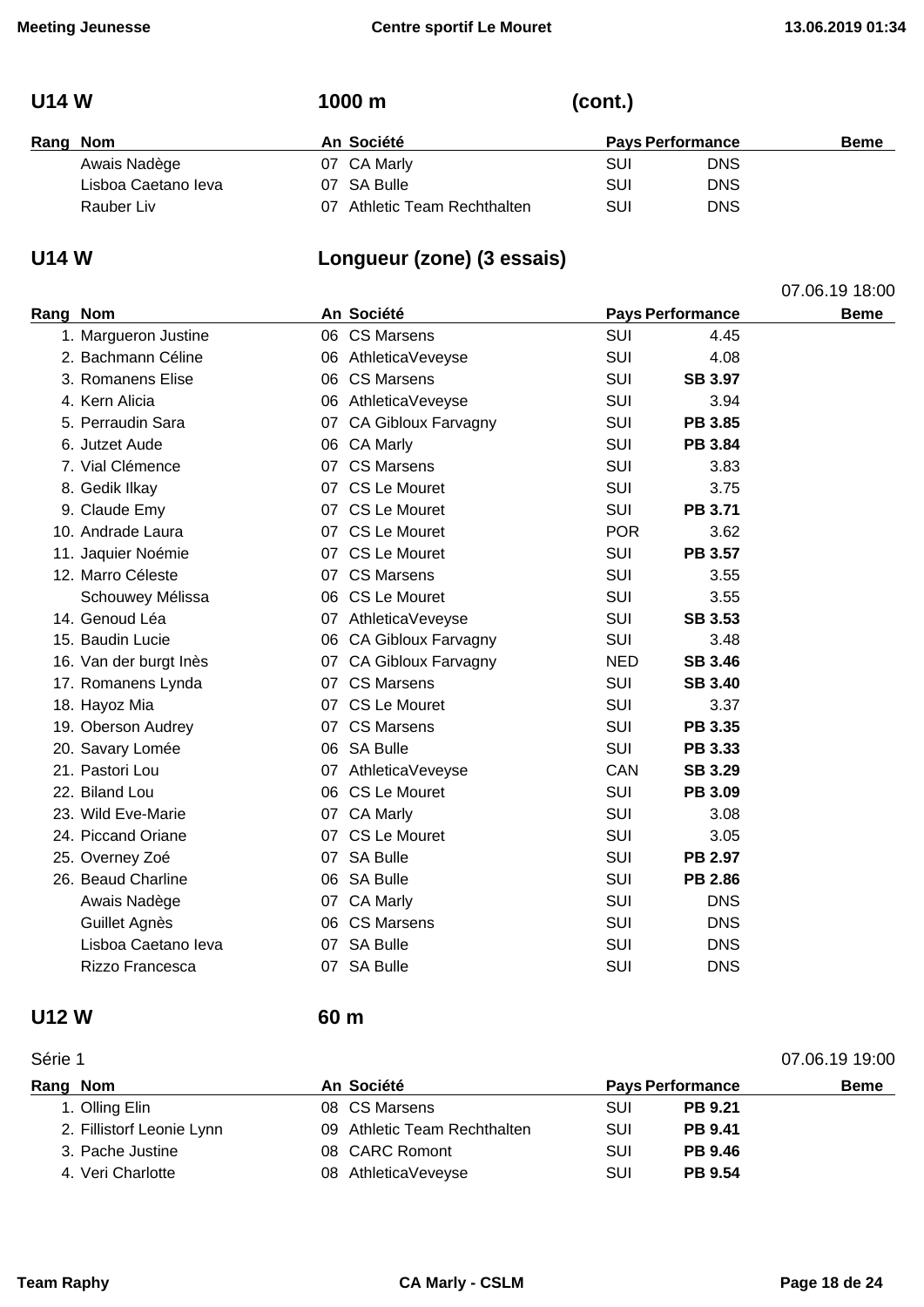| U12 W   |                          | 60 m |                              | (cont.)    |                         |                |
|---------|--------------------------|------|------------------------------|------------|-------------------------|----------------|
| Série 2 |                          |      |                              |            |                         | 07.06.19 19:00 |
|         | Rang Nom                 |      | An Société                   |            | <b>Pays Performance</b> | <b>Beme</b>    |
|         | 1. Buntschu Julia        |      | 08 Athletic Team Rechthalten | SUI        | <b>PB 9.47</b>          |                |
|         | 2. Philipona Lenya Maria |      | 09 Athletic Team Rechthalten | SUI        | <b>PB 9.68</b>          |                |
|         | 3. Nidegger Lucie        |      | 09 SA Bulle                  | <b>SUI</b> | <b>PB 9.73</b>          |                |
|         | 4. Margueron Léane       |      | 08 CS Marsens                | SUI        | 10.06                   |                |
| Série 3 |                          |      |                              |            |                         | 07.06.19 19:00 |
|         | Rang Nom                 |      | An Société                   |            | <b>Pays Performance</b> | <b>Beme</b>    |
|         | 1. Cardinaux Magali      |      | 09 AthleticaVeveyse          | SUI        | PB 9.68                 |                |
|         | 2. Crausaz Angélique     |      | 09 Athletic Team Rechthalten | SUI        | <b>PB 9.79</b>          |                |
|         | 3. Cudré-Mauroux Elodie  |      | 08 CS Le Mouret              | <b>SUI</b> | PB 9.93                 |                |
|         | Poget Auréane            |      | 08 AthleticaVeveyse          | SUI        | <b>DNS</b>              |                |
| Série 4 |                          |      |                              |            |                         | 07.06.19 19:00 |
|         | Rang Nom                 |      | An Société                   |            | <b>Pays Performance</b> | <b>Beme</b>    |
|         | 1. Bapst Ilona           |      | 08 Athletic Team Rechthalten | SUI        | <b>PB 9.77</b>          |                |
|         | 2. Gabaglio Luna         |      | 09 CA Belfaux                | <b>SUI</b> | PB 10.11                |                |
|         | 3. Pascoa Céu            |      | 09 AthleticaVeveyse          | SUI        | PB 10.16                |                |
|         | 4. Linder Sara           |      | 09 Athletic Team Rechthalten | SUI        | 10.25                   |                |
| Série 5 |                          |      |                              |            |                         | 07.06.19 19:00 |
|         | Rang Nom                 |      | An Société                   |            | <b>Pays Performance</b> | <b>Beme</b>    |
|         | 1. Bosson Julie          |      | 09 CS Marsens                | <b>SUI</b> | PB 10.16                |                |
|         | 2. Page Marion           |      | 08 CA Gibloux Farvagny       | <b>SUI</b> | PB 10.28                |                |
|         | 3. Pinto Laura           |      | 08 AthleticaVeveyse          | <b>POR</b> | PB 10.39                |                |
|         | 4. Guillet Rose          |      | 08 CS Marsens                | SUI        | 10.49                   |                |
| Série 6 |                          |      |                              |            |                         | 07.06.19 19:00 |
|         | Rang Nom                 |      | An Société                   |            | <b>Pays Performance</b> | <b>Beme</b>    |
|         | 1. Eugster Jade          |      | 09 CA Fribourg               | SUI        | PB 10.16                |                |
|         | 2. Menetre Eve           |      | 08 CA Fribourg               | SUI        | PB 10.50                |                |
|         | 3. Cuénoud Audrey        |      | 09 CA Fribourg               | <b>SUI</b> | PB 10.64                |                |
|         | 4. Zbinden Chiara        |      | 09 SA Bulle                  | SUI        | PB 10.69                |                |
| Série 7 |                          |      |                              |            |                         | 07.06.19 19:00 |
|         | Rang Nom                 |      | An Société                   |            | <b>Pays Performance</b> | <b>Beme</b>    |
|         | 1. Reynaud Louise        |      | 08 CA Marly                  | <b>SUI</b> | PB 10.67                |                |
|         | 2. Reichenbach Assya     |      | 08 SA Bulle                  | <b>SUI</b> | 10.95                   |                |
|         | 3. Waeber Lyah           |      | 09 Athletic Team Rechthalten | <b>SUI</b> | 11.00                   |                |
|         | 4. Broglia Clara         |      | 08 CS Le Mouret              | SUI        | 11.05                   |                |
| Série 8 |                          |      |                              |            |                         | 07.06.19 19:00 |
|         | Rang Nom                 |      | An Société                   |            | <b>Pays Performance</b> | <b>Beme</b>    |
|         | 1. Riedo Eline           |      | 08 CA Fribourg               | <b>SUI</b> | PB 10.57                |                |

2. Claude Margaux **09 CS Le Mouret 1998** SUI PB 10.94 3. Laederach Lorane 08 CARC Romont SUI **PB 10.96** 4. Bovier Clémentine 09 CA Gibloux Farvagny SUI **SB 10.97**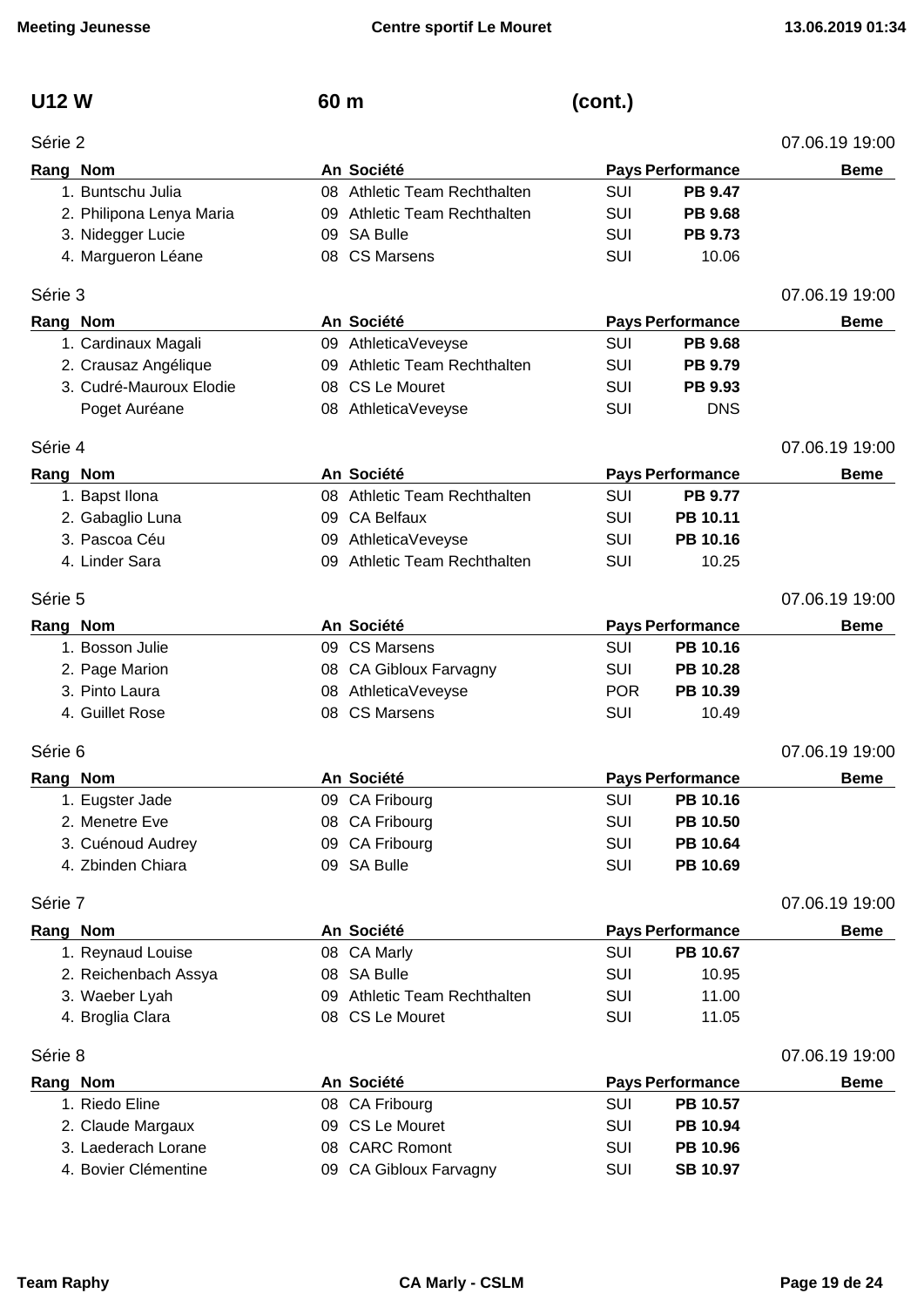# **U12 W 60 m (cont.)**

| Rang | Non |
|------|-----|

| Série 9          | 07.06.19 19:00               |     |                         |             |
|------------------|------------------------------|-----|-------------------------|-------------|
| Rang Nom         | An Société                   |     | <b>Pays Performance</b> | <b>Beme</b> |
| 1. Arnaud Eloane | 08 SA Bulle                  | SUI | 10.81                   |             |
| 2. Huber Lucy    | 08 Athletic Team Rechthalten | SUI | PB 11.32                |             |
| 3. Jungo Zoé     | 08 CA Fribourg               | SUI | 12.17                   |             |
| Lukic Anamaria   | 09 Athletic Team Rechthalten | SUI | <b>DNS</b>              |             |

### **U12 W 1000 m**

| Rang Nom |                           |    | An Société                |            | <b>Pays Performance</b> | <b>Beme</b> |
|----------|---------------------------|----|---------------------------|------------|-------------------------|-------------|
|          | 1. Pache Justine          | 08 | <b>CARC Romont</b>        | <b>SUI</b> | PB 3:43.55              |             |
|          | 2. Menetre Eve            | 08 | CA Fribourg               | <b>SUI</b> | PB 3:55.95              |             |
|          | 3. Cudré-Mauroux Elodie   | 08 | CS Le Mouret              | SUI        | PB 3:59.70              |             |
|          | 4. Buntschu Julia         | 08 | Athletic Team Rechthalten | SUI        | PB 4:00.62              |             |
|          | 5. Olling Elin            | 08 | <b>CS Marsens</b>         | SUI        | 4:00.67                 |             |
|          | 6. Mathys Elena           | 08 | TSV St. Antoni            | SUI        | 4:04.90                 |             |
|          | 7. Cuénoud Audrey         | 09 | CA Fribourg               | SUI        | PB 4:04.95              |             |
|          | 8. Carvalho Lana          | 09 | <b>CS Marsens</b>         | SUI        | PB 4:07.06              |             |
|          | 9. Bührer Charlotte       | 08 | CA Fribourg               | <b>SUI</b> | PB 4:10.19              |             |
|          | 10. Linder Sara           | 09 | Athletic Team Rechthalten | <b>SUI</b> | PB 4:12.64              |             |
|          | 11. Veri Charlotte        | 08 | AthleticaVeveyse          | <b>SUI</b> | 4:13.09                 |             |
|          | 12. Cardinaux Magali      | 09 | AthleticaVeveyse          | SUI        | PB 4:13.64              |             |
|          | 13. Burri Marie           | 09 | TSV Düdingen              | <b>SUI</b> | PB 4:13.94              |             |
|          | 14. Philipona Lenya Maria | 09 | Athletic Team Rechthalten | <b>SUI</b> | PB 4:14.67              |             |
|          | 15. Guillet Rose          | 08 | <b>CS Marsens</b>         | SUI        | PB 4:14.79              |             |
|          | 16. Pascoa Céu            | 09 | AthleticaVeveyse          | SUI        | PB 4:16.00              |             |
|          | 17. Reynaud Louise        | 08 | CA Marly                  | SUI        | 4:16.44                 |             |
|          | 18. Huber Lucy            | 08 | Athletic Team Rechthalten | SUI        | PB 4:20.15              |             |

Série 1 07.06.19 21:30

### Série 2 07.06.19 21:30

| Rang Nom |                       |    | An Société                   |            | <b>Pays Performance</b> | <b>Beme</b> |
|----------|-----------------------|----|------------------------------|------------|-------------------------|-------------|
|          | 1. Bapst Ilona        |    | 08 Athletic Team Rechthalten | SUI        | PB 4:11.58              |             |
|          | Riedo Eline           |    | 08 CA Fribourg               | <b>SUI</b> | 4:11.58                 |             |
|          | 3. Reichenbach Assya  |    | 08 SA Bulle                  | <b>SUI</b> | PB 4:13.72              |             |
|          | 4. Crausaz Angélique  |    | 09 Athletic Team Rechthalten | SUI        | PB 4:19.23              |             |
|          | 5. Waeber Lyah        |    | 09 Athletic Team Rechthalten | <b>SUI</b> | PB 4:20.60              |             |
|          | 6. Nidegger Lucie     |    | 09 SA Bulle                  | SUI        | PB 4:23.86              |             |
|          | 7. Zbinden Chiara     |    | 09 SA Bulle                  | <b>SUI</b> | PB 4:24.95              |             |
|          | 8. Page Marion        |    | 08 CA Gibloux Farvagny       | SUI        | PB 4:27.31              |             |
|          | 9. Gabaglio Luna      |    | 09 CA Belfaux                | <b>SUI</b> | SB 4:28.39              |             |
|          | 10. Laederach Lorane  |    | 08 CARC Romont               | <b>SUI</b> | PB 4:33.80              |             |
|          | 11. Claude Margaux    |    | 09 CS Le Mouret              | <b>SUI</b> | 4:34.68                 |             |
|          | 12. Pinto Laura       |    | 08 AthleticaVeveyse          | <b>POR</b> | SB 4:37.24              |             |
|          | 13. Bovier Clémentine | 09 | CA Gibloux Farvagny          | <b>SUI</b> | SB 4:51.00              |             |
|          | 14. Eugster Jade      | 09 | CA Fribourg                  | SUI        | 4:55.03                 |             |
|          | 15. Jungo Zoé         |    | 08 CA Fribourg               | <b>SUI</b> | 5:01.34                 |             |
|          | 16. Arnaud Eloane     | 08 | <b>SA Bulle</b>              | <b>SUI</b> | 5:08.57                 |             |
|          | Lukic Anamaria        | 09 | Athletic Team Rechthalten    | SUI        | <b>DNS</b>              |             |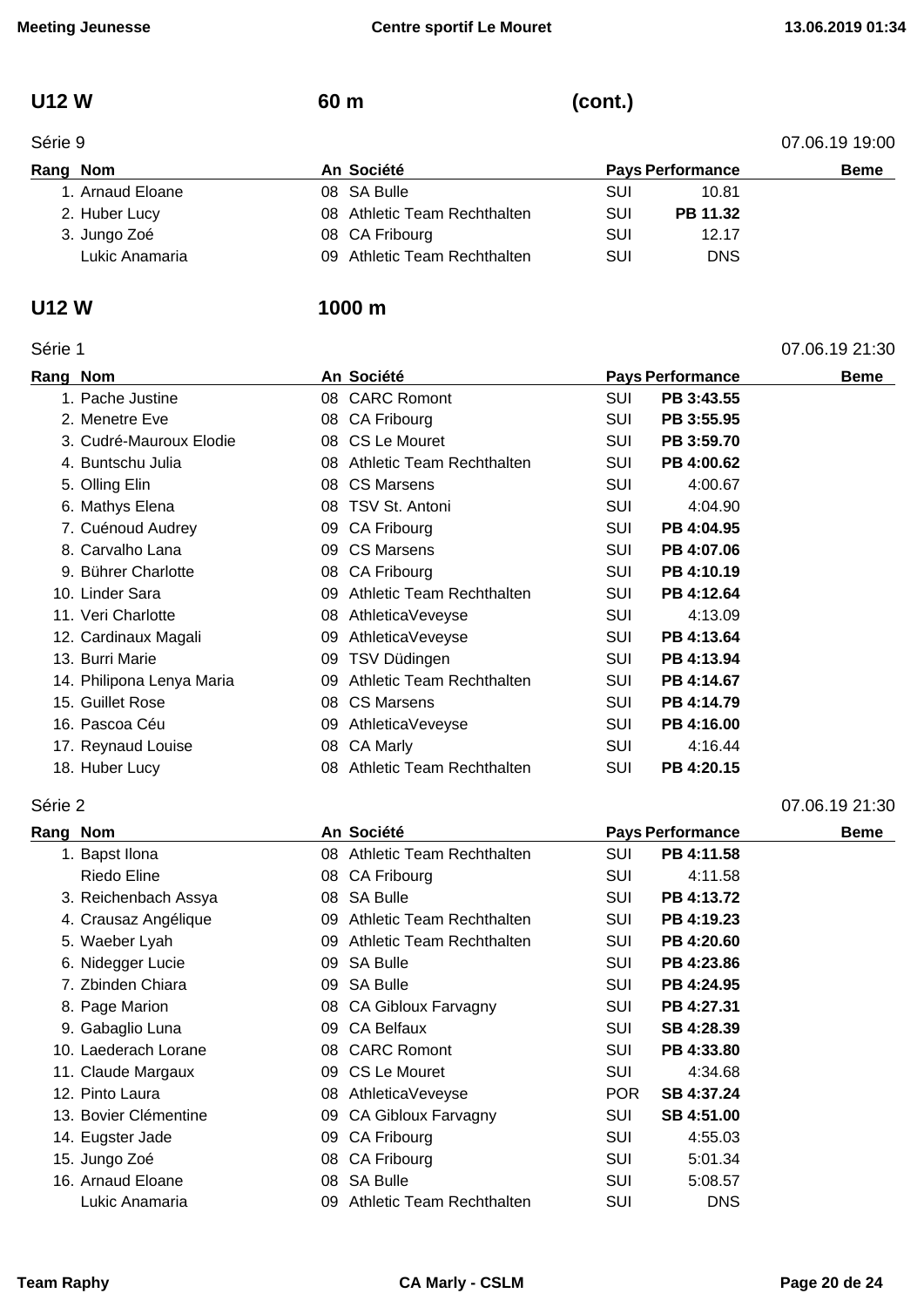# **U12 W Longueur (zone) (3 essais)**

|      |                         |    |                            |            |                         | 07.06.19 19:20 |
|------|-------------------------|----|----------------------------|------------|-------------------------|----------------|
| Rang | <b>Nom</b>              |    | An Société                 |            | <b>Pays Performance</b> | <b>Beme</b>    |
|      | 1. Olling Elin          | 08 | <b>CS Marsens</b>          | <b>SUI</b> | 3.86                    |                |
|      | 2. Veri Charlotte       | 08 | AthleticaVeveyse           | SUI        | 3.73                    |                |
|      | 3. Pache Justine        | 08 | <b>CARC Romont</b>         | <b>SUI</b> | 3.63                    |                |
|      | 4. Cudré-Mauroux Elodie |    | 08 CS Le Mouret            | SUI        | 3.51                    |                |
|      | 5. Nidegger Lucie       | 09 | <b>SA Bulle</b>            | SUI        | 3.44                    |                |
|      | 6. Pinto Laura          | 08 | AthleticaVeveyse           | <b>POR</b> | 3.25                    |                |
|      | 7. Pascoa Céu           | 09 | AthleticaVeveyse           | SUI        | <b>PB 3.21</b>          |                |
|      | 8. Bosson Julie         | 09 | <b>CS Marsens</b>          | SUI        | 3.17                    |                |
|      | 9. Cardinaux Magali     | 09 | AthleticaVeveyse           | <b>SUI</b> | 3.14                    |                |
|      | 10. Margueron Léane     | 08 | <b>CS Marsens</b>          | SUI        | 3.12                    |                |
|      | 11. Guillet Rose        | 08 | <b>CS Marsens</b>          | <b>SUI</b> | 3.04                    |                |
|      | Page Marion             | 08 | <b>CA Gibloux Farvagny</b> | SUI        | 3.04                    |                |
|      | 13. Gabaglio Luna       | 09 | <b>CA Belfaux</b>          | SUI        | 3.01                    |                |
|      | 14. Zbinden Chiara      |    | 09 SA Bulle                | SUI        | 2.99                    |                |
|      | 15. Reynaud Louise      | 08 | <b>CA Marly</b>            | <b>SUI</b> | 2.98                    |                |
|      | 16. Laederach Lorane    | 08 | <b>CARC Romont</b>         | SUI        | <b>PB 2.97</b>          |                |
|      | 17. Claude Margaux      | 09 | CS Le Mouret               | SUI        | 2.95                    |                |
|      | 18. Arnaud Eloane       |    | 08 SA Bulle                | SUI        | 2.94                    |                |
|      | 19. Broglia Clara       | 08 | CS Le Mouret               | <b>SUI</b> | 2.86                    |                |
|      | 20. Reichenbach Assya   | 08 | <b>SA Bulle</b>            | SUI        | 2.78                    |                |
|      | 21. Bovier Clémentine   | 09 | <b>CA Gibloux Farvagny</b> | <b>SUI</b> | <b>SB 2.70</b>          |                |
|      | Poget Auréane           | 08 | AthleticaVeveyse           | SUI        | <b>DNS</b>              |                |
|      |                         |    |                            |            |                         |                |

### **U10 W 60 m**

### Série 1 07.06.19 18:05

| Rang Nom             |  | An Société          |     | <b>Pays Performance</b> | <b>Beme</b> |
|----------------------|--|---------------------|-----|-------------------------|-------------|
| 1. Tercier Célia     |  | 10 SA Bulle         | SUI | <b>PB 9.96</b>          |             |
| 2. Cardinaux Anaïs   |  | 11 AthleticaVeveyse | SUI | PB 10.06                |             |
| 3. Minguely Zoé      |  | 10 CS Le Mouret     | SUI | 10.32                   |             |
| 4. Maccariello Chloé |  | 10 CS Le Mouret     | SUI | <b>PB 10.51</b>         |             |

Série 2 07.06.19 18:05

| Rang Nom            | An Société             | <b>Pays Performance</b> | <b>Beme</b> |
|---------------------|------------------------|-------------------------|-------------|
| 1. Berger Charlotte | 10 AthleticaVeveyse    | SUI<br>10.81            |             |
| 2. Parrat Camille   | 10 CA Fribourg         | PB 11.15<br>SUI         |             |
| 3. Casati Marie     | 10 CA Gibloux Farvagny | 11.18<br>SUI            |             |
| 4. Clerc Anna       | 10 SA Bulle            | SUI<br>11.22            |             |

### Série 3 07.06.19 18:05

| Rang Nom |                    | An Société          |     | <b>Pays Performance</b> | <b>Beme</b> |
|----------|--------------------|---------------------|-----|-------------------------|-------------|
|          | 1. Roulin Olivia   | 12 CS Le Mouret     | SUI | PB 10.85                |             |
|          | 2. Minguely Nora   | 12 CS Le Mouret     | SUI | PB 11.13                |             |
|          | 3. Drassius Lina   | 10 CS Marsens       | SUI | 11.27                   |             |
|          | 4. Pidoux Laetitia | 10 Cottens Athlètes | SUI | 11.40                   |             |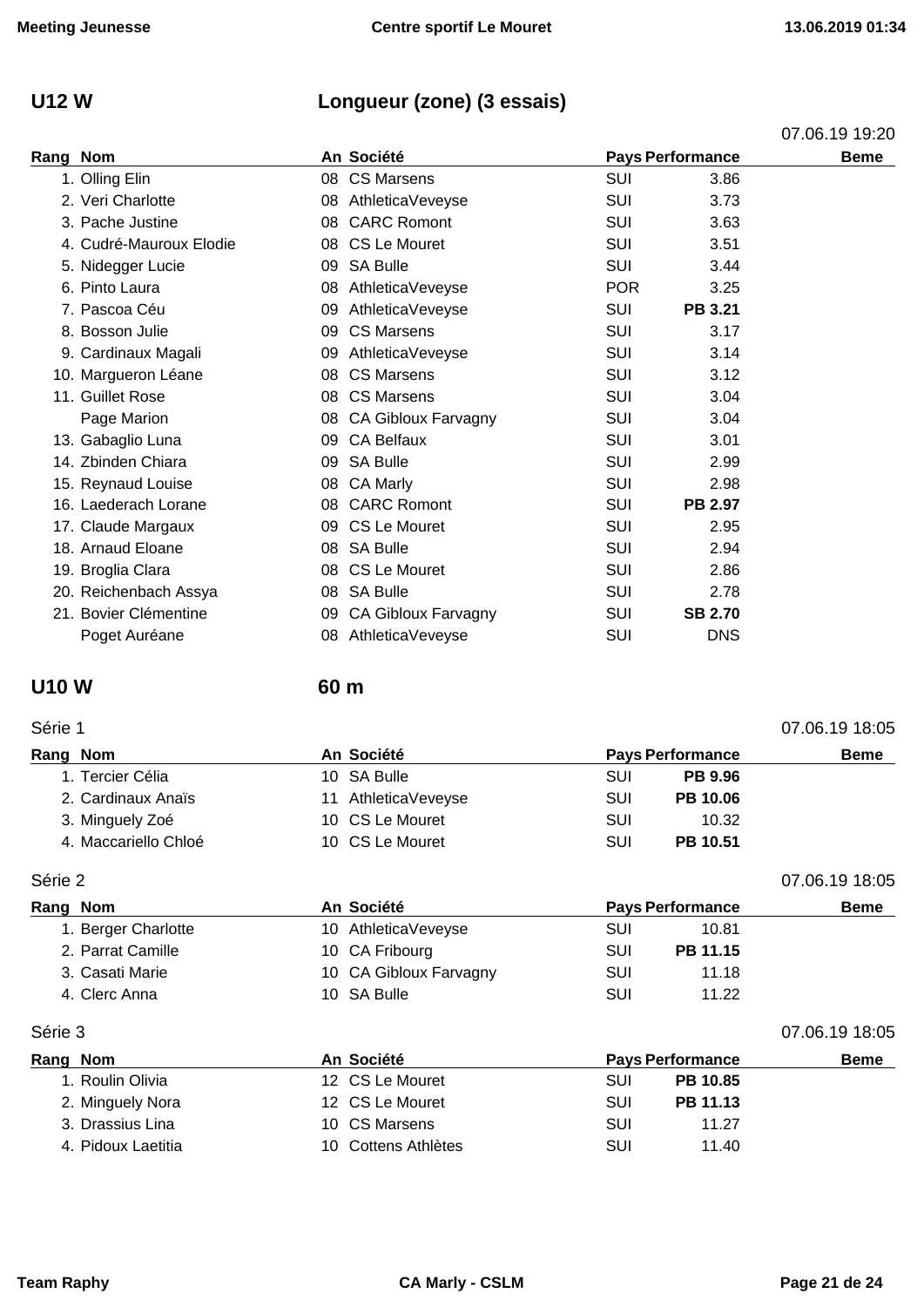**U10 W 60 m (cont.)**

| Série 4  |                       |    |                              |            |                         | 07.06.19 18:05 |
|----------|-----------------------|----|------------------------------|------------|-------------------------|----------------|
| Rang Nom |                       |    | An Société                   |            | <b>Pays Performance</b> | <b>Beme</b>    |
|          | 1. Bigler Saya        |    | 10 CA Gibloux Farvagny       | SUI        | PB 10.90                |                |
|          | 2. Murith Anaé        |    | 10 SA Bulle                  | <b>SUI</b> | PB 11.11                |                |
|          | 3. Egger Agathe       |    | 11 CS Le Mouret              | <b>SUI</b> | PB 11.30                |                |
|          | 4. Clerc Elena        | 11 | CS Le Mouret                 | SUI        | PB 11.35                |                |
| Série 5  |                       |    |                              |            |                         | 07.06.19 18:05 |
| Rang Nom |                       |    | An Société                   |            | <b>Pays Performance</b> | <b>Beme</b>    |
|          | 1. Vuichard Clémence  |    | 11 AthleticaVeveyse          | SUI        | PB 11.11                |                |
|          | 2. Egger Zohra        |    | 10 CA Gibloux Farvagny       | <b>SUI</b> | PB 11.65                |                |
|          | 3. Overney Caroline   |    | 10 SA Bulle                  | <b>SUI</b> | PB 11.70                |                |
|          | 4. Petitjean Emilie   |    | 11 SA Bulle                  | SUI        | PB 11.72                |                |
| Série 6  |                       |    |                              |            |                         | 07.06.19 18:05 |
| Rang Nom |                       |    | An Société                   |            | <b>Pays Performance</b> | <b>Beme</b>    |
|          | 1. Villard Célia      |    | 10 AthleticaVeveyse          | <b>SUI</b> | PB 12.01                |                |
|          | 2. Tinguely Marion    | 11 | <b>CS Marsens</b>            | SUI        | 12.57                   |                |
|          | 3. Rizzo Alessandra   |    | 11 SA Bulle                  | <b>ITA</b> | 12.70                   |                |
|          | <b>Bourqui Mellie</b> |    | 11 SA Bulle                  | <b>SUI</b> | <b>DNS</b>              |                |
| Série 7  |                       |    |                              |            |                         | 07.06.19 18:05 |
| Rang Nom |                       |    | An Société                   |            | <b>Pays Performance</b> | <b>Beme</b>    |
|          | 1. Picinali Morgana   |    | 10 CS Le Mouret              | <b>SUI</b> | 10.89                   |                |
|          | 2. Rotzetter Lina     |    | 12 Athletic Team Rechthalten | SUI        | 11.60                   |                |
|          | 3. Zumwald Charlotte  |    | 10 Athletic Team Rechthalten | SUI        | 12.23                   |                |
|          | 4. Margueron Justine  |    | 11 CS Marsens                | SUI        | 14.56                   |                |
| Série 8  |                       |    |                              |            |                         | 07.06.19 18:05 |
| Rang Nom |                       |    | An Société                   |            | <b>Pays Performance</b> | <b>Beme</b>    |
|          | 1. Joray Valentine    |    | 11 Athletic Team Rechthalten | <b>SUI</b> | 11.69                   |                |
|          | 2. Andrey Lyne        |    | 10 Athletic Team Rechthalten |            | 11.74                   |                |
|          | 3. Magnin Estelle     |    | 13 CA Marly                  | SUI        | 12.98                   |                |
|          | 4. Guillet Lora       |    | 11 CS Le Mouret              | <b>SUI</b> | 13.31                   |                |
| Série 9  |                       |    |                              |            |                         | 07.06.19 18:05 |
| Rang Nom |                       |    | An Société                   |            | <b>Pays Performance</b> | <b>Beme</b>    |
|          | 1. Rappo Noémie       |    | 11 Athletic Team Rechthalten | <b>SUI</b> | 12.73                   |                |
|          | 2. Sugler Eloïse      |    | 12 CA Marly                  | SUI        | 13.03                   |                |

3. Buchter Gaïa **12 Fribourg CA** SUI 13.96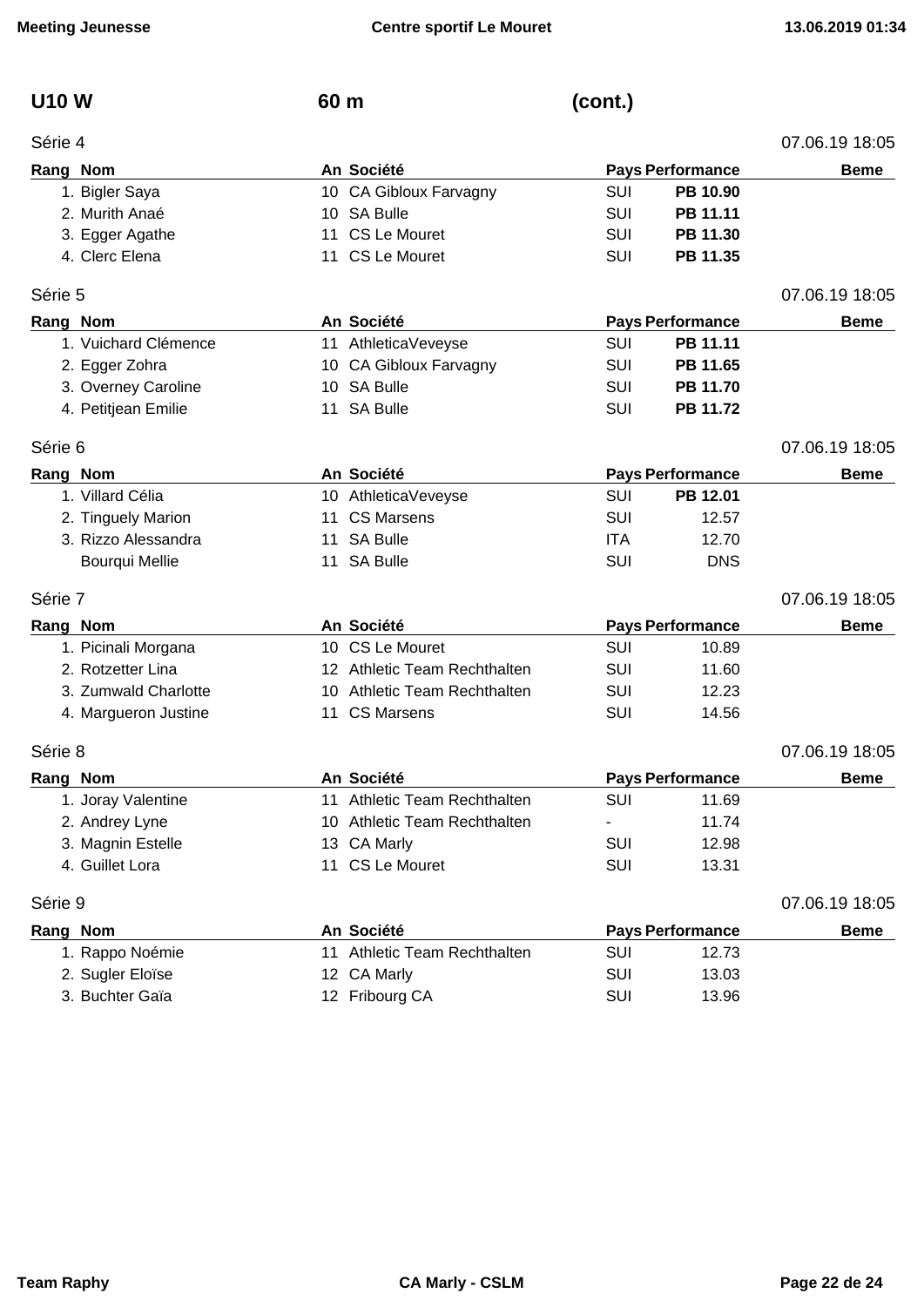### **U10 W 1000 m**

| Rang Nom |                       |    | An Société                   |                          | <b>Pays Performance</b> | <b>Beme</b> |
|----------|-----------------------|----|------------------------------|--------------------------|-------------------------|-------------|
|          | 1. Tercier Célia      |    | 10 SA Bulle                  | <b>SUI</b>               | PB 3:58.13              |             |
|          | 2. Cardinaux Anaïs    |    | 11 AthleticaVeveyse          | <b>SUI</b>               | PB 4:05.63              |             |
|          | 3. Maccariello Chloé  |    | 10 CS Le Mouret              | SUI                      | 4:07.61                 |             |
|          | 4. Minguely Zoé       |    | 10 CS Le Mouret              | <b>SUI</b>               | 4:10.16                 |             |
|          | 5. Clerc Elena        |    | 11 CS Le Mouret              | <b>SUI</b>               | PB 4:18.97              |             |
|          | 6. Overney Caroline   |    | 10 SA Bulle                  | <b>SUI</b>               | PB 4:23.97              |             |
|          | 7. Pidoux Laetitia    |    | 10 Cottens Athlètes          | <b>SUI</b>               | 4:25.36                 |             |
|          | 8. Andrey Lyne        |    | 10 Athletic Team Rechthalten | $\overline{\phantom{0}}$ | 4:25.84                 |             |
|          | 9. Clerc Anna         |    | 10 SA Bulle                  | <b>SUI</b>               | 4:27.50                 |             |
|          | 10. Berger Charlotte  |    | 10 AthleticaVeveyse          | <b>SUI</b>               | PB 4:27.90              |             |
|          | 11. Picinali Morgana  |    | 10 CS Le Mouret              | SUI                      | 4:29.19                 |             |
|          | 12. Casati Marie      |    | 10 CA Gibloux Farvagny       | <b>SUI</b>               | PB 4:30.17              |             |
|          | 13. Roulin Olivia     |    | 12 CS Le Mouret              | <b>SUI</b>               | 4:30.62                 |             |
|          | 14. Rappo Noémie      |    | 11 Athletic Team Rechthalten | <b>SUI</b>               | 4:33.18                 |             |
|          | 15. Minguely Nora     |    | 12 CS Le Mouret              | SUI                      | 4:33.67                 |             |
|          | 16. Vuichard Clémence |    | 11 AthleticaVeveyse          | <b>SUI</b>               | PB 4:35.06              |             |
|          | 17. Egger Agathe      |    | 11 CS Le Mouret              | <b>SUI</b>               | 4:35.30                 |             |
|          | 18. Murith Anaé       |    | 10 SA Bulle                  | <b>SUI</b>               | PB 4:36.22              |             |
|          | 19. Bigler Saya       |    | 10 CA Gibloux Farvagny       | SUI                      | 4:37.26                 |             |
|          | 20. Drassius Lina     |    | 10 CS Marsens                | <b>SUI</b>               | 4:38.31                 |             |
|          | 21. Petitjean Emilie  | 11 | <b>SA Bulle</b>              | <b>SUI</b>               | PB 4:38.68              |             |
|          | 22. Joray Valentine   |    | 11 Athletic Team Rechthalten | <b>SUI</b>               | 4:40.98                 |             |
|          | 23. Parrat Camille    |    | 10 CA Fribourg               | <b>SUI</b>               | 4:45.51                 |             |
|          | 24. Rotzetter Lina    |    | 12 Athletic Team Rechthalten | <b>SUI</b>               | 4:46.64                 |             |
|          | 25. Villard Célia     |    | 10 AthleticaVeveyse          | <b>SUI</b>               | 4:54.06                 |             |
|          | 26. Egger Zohra       |    | 10 CA Gibloux Farvagny       | <b>SUI</b>               | 4:57.66                 |             |
|          | 27. Tinguely Marion   | 11 | CS Marsens                   | <b>SUI</b>               | 5:04.51                 |             |
|          | 28. Zumwald Charlotte |    | 10 Athletic Team Rechthalten | SUI                      | 5:04.98                 |             |
|          | 29. Rizzo Alessandra  |    | 11 SA Bulle                  | <b>ITA</b>               | PB 5:11.06              |             |
|          | 30. Magnin Estelle    |    | 13 CA Marly                  | SUI                      | 5:14.11                 |             |
|          | 31. Sugler Eloïse     |    | 12 CA Marly                  | SUI                      | 5:20.08                 |             |
|          | 32. Guillet Lora      |    | 11 CS Le Mouret              | SUI                      | 5:29.60                 |             |
|          | 33. Margueron Justine | 11 | <b>CS Marsens</b>            | SUI                      | 6:03.23                 |             |
|          | Bourqui Mellie        | 11 | <b>SA Bulle</b>              | <b>SUI</b>               | <b>DNS</b>              |             |
|          |                       |    |                              |                          |                         |             |

# **U10 W Balle 80 gr**

| Rang Nom             | An Société          | <b>Pays Performance</b> | <b>Beme</b> |
|----------------------|---------------------|-------------------------|-------------|
| 1. Clerc Anna        | 10 SA Bulle         | PB 17.52<br>SUI         |             |
| 2. Picinali Morgana  | 10 CS Le Mouret     | SUI<br>15.90            |             |
| 3. Drassius Lina     | 10 CS Marsens       | SUI<br>15.84            |             |
| 4. Tercier Célia     | 10 SA Bulle         | SUI<br>15.80            |             |
| 5. Cardinaux Anaïs   | 11 AthleticaVeveyse | SUI<br>15.58            |             |
| 6. Berger Charlotte  | 10 AthleticaVeveyse | SUI<br>15.05            |             |
| 7. Vuichard Clémence | 11 AthleticaVeveyse | SUI<br>14.24            |             |
| 8. Pidoux Laetitia   | 10 Cottens Athlètes | <b>SUI</b><br>14.23     |             |
| 9. Roulin Olivia     | 12 CS Le Mouret     | SUI<br>12.48            |             |

07.06.19 18:35